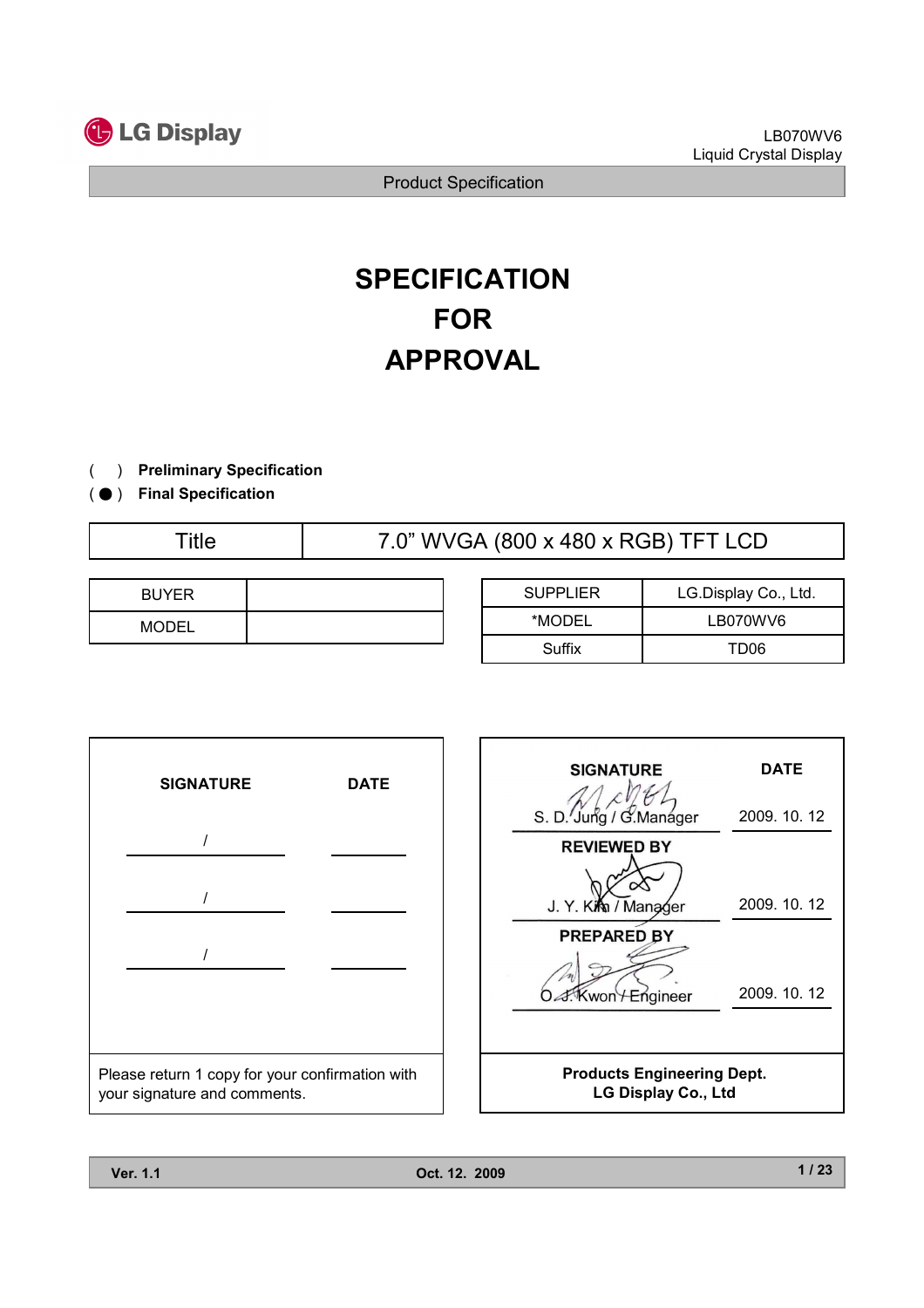

## **Contents**

| <b>No</b> | <b>ITEM</b>                       | Page           |
|-----------|-----------------------------------|----------------|
|           | <b>COVER</b>                      | 1              |
|           | <b>CONTENTS</b>                   | $\overline{2}$ |
|           | <b>RECORD OF REVISIONS</b>        | 3              |
| 1         | <b>GENERAL DESCRIPTION</b>        | 4              |
| 2         | ABSOLUTE MAXIMUM RATINGS          | 5              |
| 3         | ELECTRICAL SPECIFICATIONS         | 6              |
| $3 - 1$   | ELECTRICAL CHARACTREISTICS        | 6              |
| $3-2$     | INTERFACE CONNECTIONS             | 7              |
| $3 - 3$   | SIGNAL TIMING SPECIFICATIONS      | 8              |
| $3 - 4$   | SIGNAL TIMING WAVEFORMS           | 9              |
| $3-5$     | <b>COLOR INPUT DATA REFERNECE</b> | 10             |
| $3-6$     | <b>POWER SEQUENCE</b>             | 11             |
| 4         | OPTICAL SFECIFICATIONS            | 12             |
| 5         | <b>MECHANICAL CHARACTERISTICS</b> | 16             |
| 6         | <b>RELIABLITY</b>                 | 19             |
| 7         | INTERNATIONAL STANDARDS           | 20             |
| $7 - 1$   | <b>SAFETY</b>                     | 20             |
| $7-2$     | <b>EMC</b>                        | 20             |
| $7 - 3$   | <b>ENVIRONMENT</b>                | 20             |
| 8         | <b>PACKING</b>                    | 21             |
| $8 - 1$   | DESIGNATION OF LOT MARK           | 21             |
| $8-2$     | <b>PACKING FORM</b>               | 21             |
| 9         | <b>PRECAUTIONS</b>                | 22             |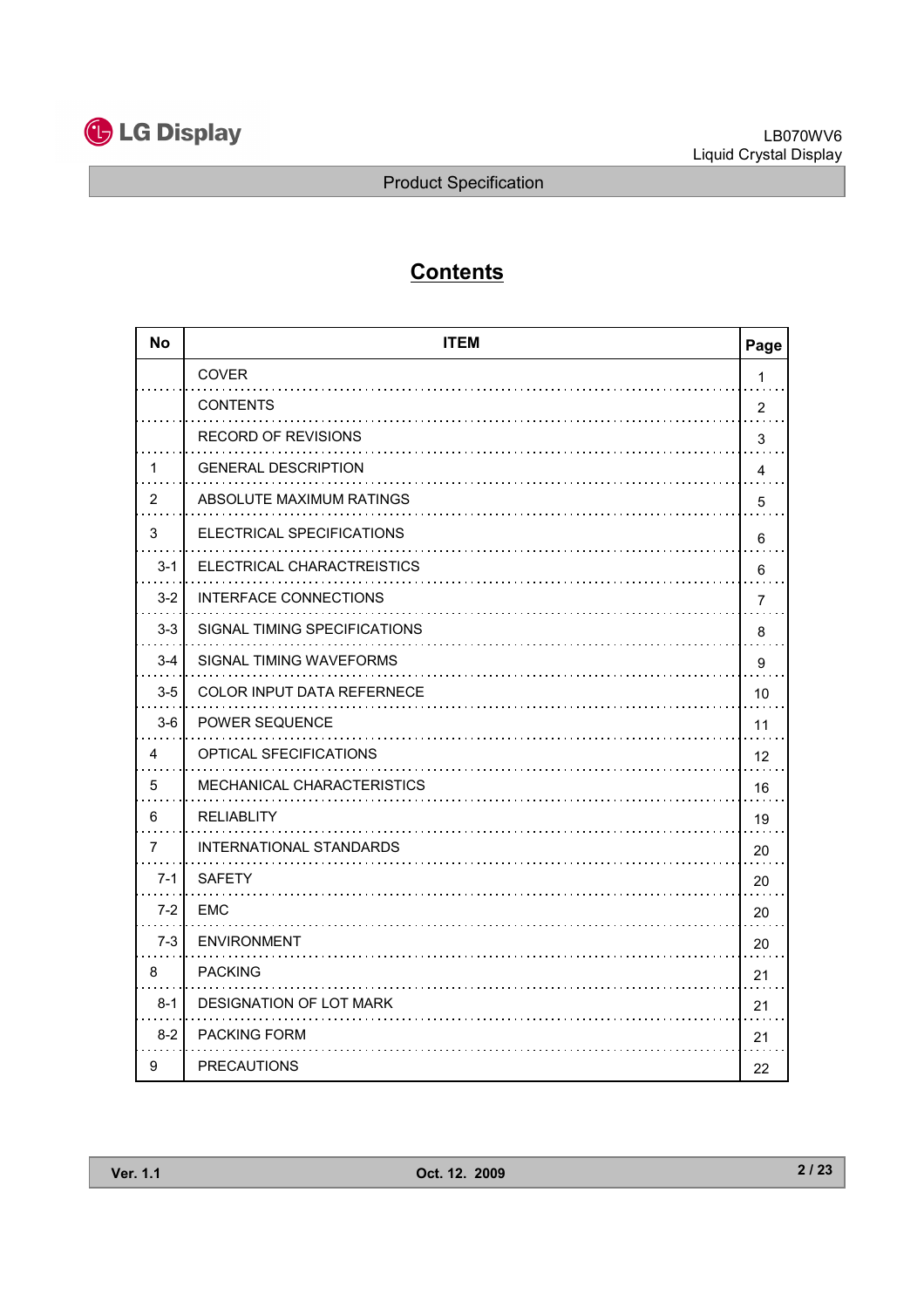

## RECORD OF REVISIONS

|        | Revision No Revision Date | Page            | <b>Description</b>                                                       |
|--------|---------------------------|-----------------|--------------------------------------------------------------------------|
| Ver1.0 | Sep.16.2009               |                 | <b>Final Specification</b>                                               |
| Ver1.1 | Oct.12.2009               | $\bf 8$         | <b>Update Signal Timing Specifications</b><br>Add a Note2                |
| Ver1.2 | Oct.22.2009               | 6, 11           | <b>Update Electrical Characteristics</b><br><b>Update Power Sequence</b> |
| Ver1.3 | Oct.28.2009               | $6\phantom{.}6$ | Update Power Supply Input Current                                        |
|        |                           |                 |                                                                          |
|        |                           |                 |                                                                          |
|        |                           |                 |                                                                          |
|        |                           |                 |                                                                          |
|        |                           |                 |                                                                          |
|        |                           |                 |                                                                          |
|        |                           |                 |                                                                          |
|        |                           |                 |                                                                          |
|        |                           |                 |                                                                          |
|        |                           |                 |                                                                          |
|        |                           |                 |                                                                          |
|        |                           |                 |                                                                          |
|        |                           |                 |                                                                          |
|        |                           |                 |                                                                          |
|        |                           |                 |                                                                          |
|        |                           |                 |                                                                          |
|        |                           |                 |                                                                          |
|        |                           |                 |                                                                          |
|        |                           |                 |                                                                          |
|        |                           |                 |                                                                          |
|        |                           |                 |                                                                          |
|        |                           | .               | .                                                                        |
|        |                           |                 |                                                                          |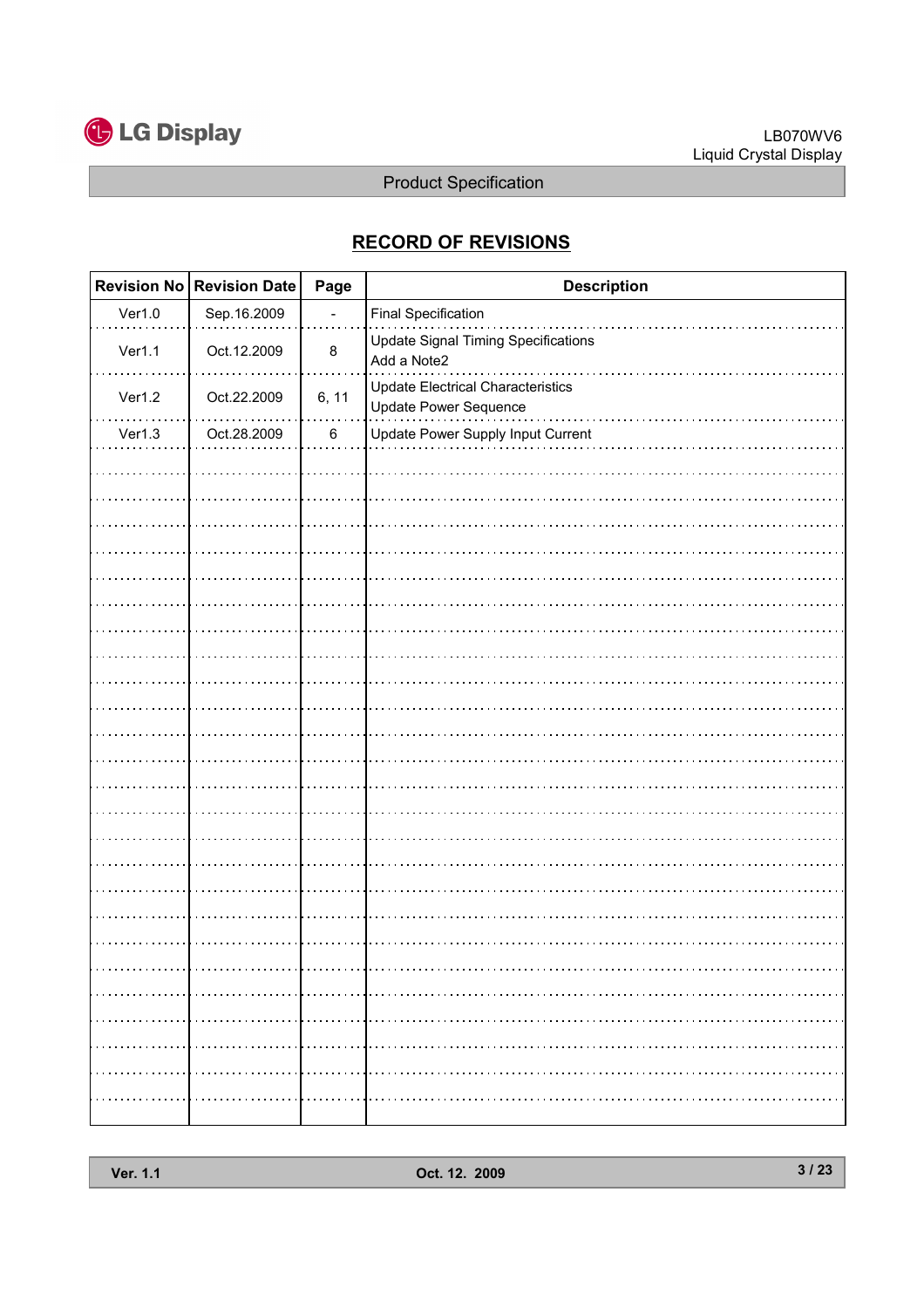

#### 1. General Description

The LB070WV6 is a Color Active Matrix Liquid Crystal Display with an integral Light Emitting Diode(LED) backlight system. The matrix employs a-Si Thin Film Transistor as the active element. It is a transmissive type display operating in the normally white mode. This TFT-LCD has 7.0 inches diagonally measured active display area with WVGA resolution(800 horizontal by 480 vertical pixel array). Each pixel is divided into Red, Green and Blue sub-pixels or dots which are arranged in horizontal stripes. Gray scale or the brightness of the sub-pixel color is determined with a 8-bit gray scale signal for each dot, thus, presenting a palette of more than 16,772,216 colors.

The LB070WV6 has been designed to apply the interface method that enables low power, high speed, low EMI.

The LB070WV6 is intended to support applications where thin thickness, low power are critical factors and graphic displays are important. In combination with the horizontal arrangement of the sub-pixels, the LB070WV6 characteristics provide an excellent flat display.



## General Features

| <b>Ver. 1.1</b>               | Oct. 12. 2009                                        |  |
|-------------------------------|------------------------------------------------------|--|
| Surface Treatment             | Anti-glare treatment of the front polarizer          |  |
| <b>Display Operating Mode</b> | Transmissive mode, normally white                    |  |
| Weight                        | 107q(Tvp)                                            |  |
| <b>Power Consumption</b>      | $0.29W$ (logic), 1.34W(LED)                          |  |
| Luminance, White              | 350 cd/m <sup>2</sup> (Typ.)                         |  |
| Color Depth                   | 8-bit, 16,772,216 colors                             |  |
| Pixel Format                  | 800 horiz. by 480 vert. Pixels RGB strip arrangement |  |
| Pixel Pitch                   | 0.1893 mm $\times$ 0.1887 mm                         |  |
| <b>Outline Dimension</b>      | 165x104.6x3.3mm                                      |  |
| Active Screen Size            | 7.0 inches diagonal                                  |  |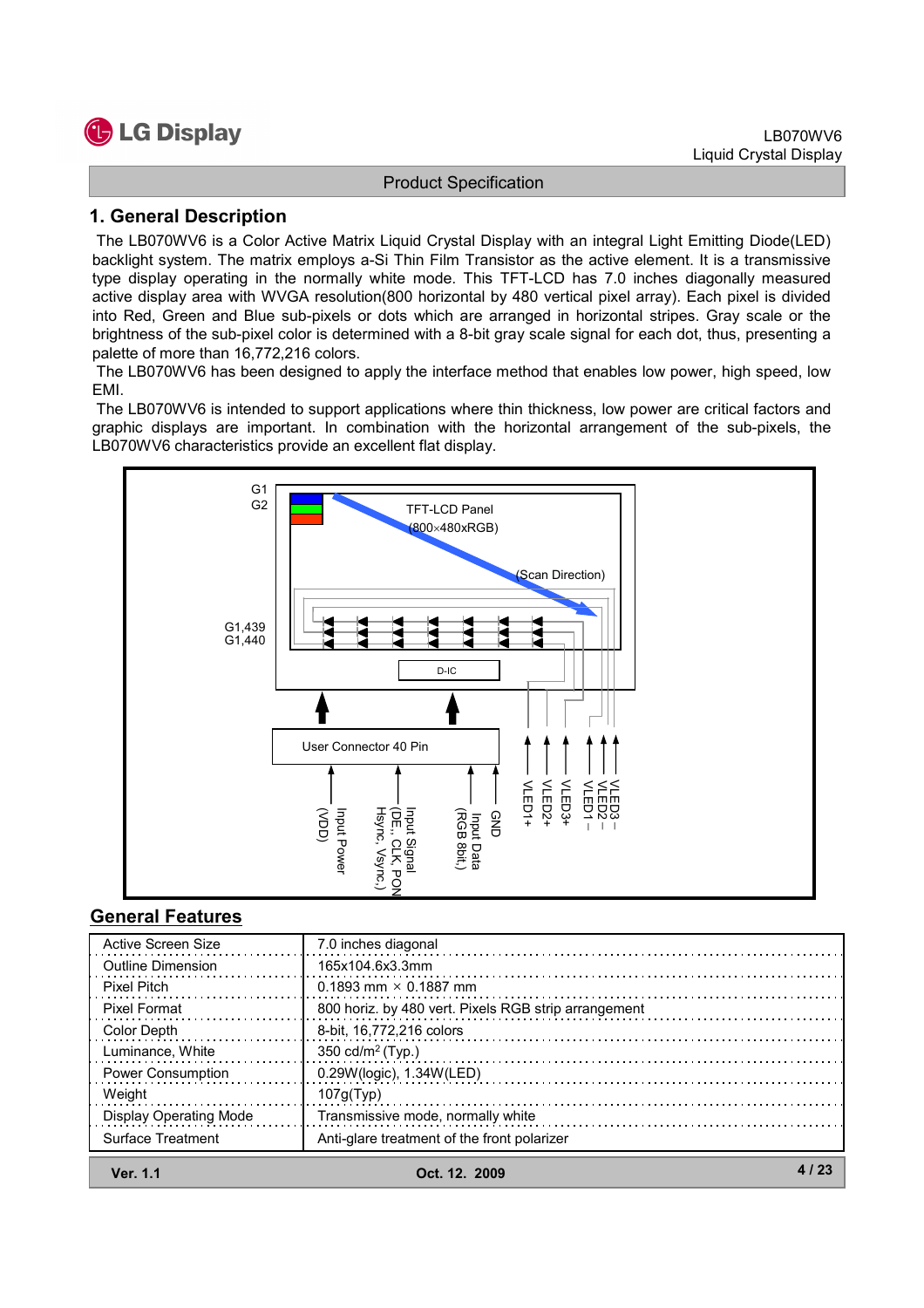

## 2. Absolute Maximum Ratings

The following are maximum values which, if exceeded, may cause faulty operation or damage to the unit.

| <b>Parameter</b>             | Symbol                                 |       | <b>Values</b> | <b>Units</b> | <b>Notes</b>            |  |
|------------------------------|----------------------------------------|-------|---------------|--------------|-------------------------|--|
|                              |                                        | Min   | Max           |              |                         |  |
| Power Input Voltage          | <b>VCC</b>                             | 0.0   | 3.6           | Vdc          | at $25 \pm 5^{\circ}$ C |  |
| Storage Temperature          | $\mathsf{r}_{\mathsf{s}\mathsf{\tau}}$ | $-30$ | 80            | $^{\circ}C$  |                         |  |
| <b>Operating Temperature</b> | $\mathsf{T}_{\mathsf{OP}}$             | $-20$ | 70            | $^{\circ}C$  | 1,2                     |  |

Table 1. ABSOLUTE MAXIMUM RATINGS

Notes :

- 1. Maximum wet-bulb temperature is 58 $\degree$ C. Condensation of dew must be avoided, because it may cause electrical current leakage, and deterioration of performance and quality.
- 2. The operating temperature means that LCD Module guarantees operation of the circuit.

All the contents of Electro-optical specifications are guaranteed under the room temperature condition.

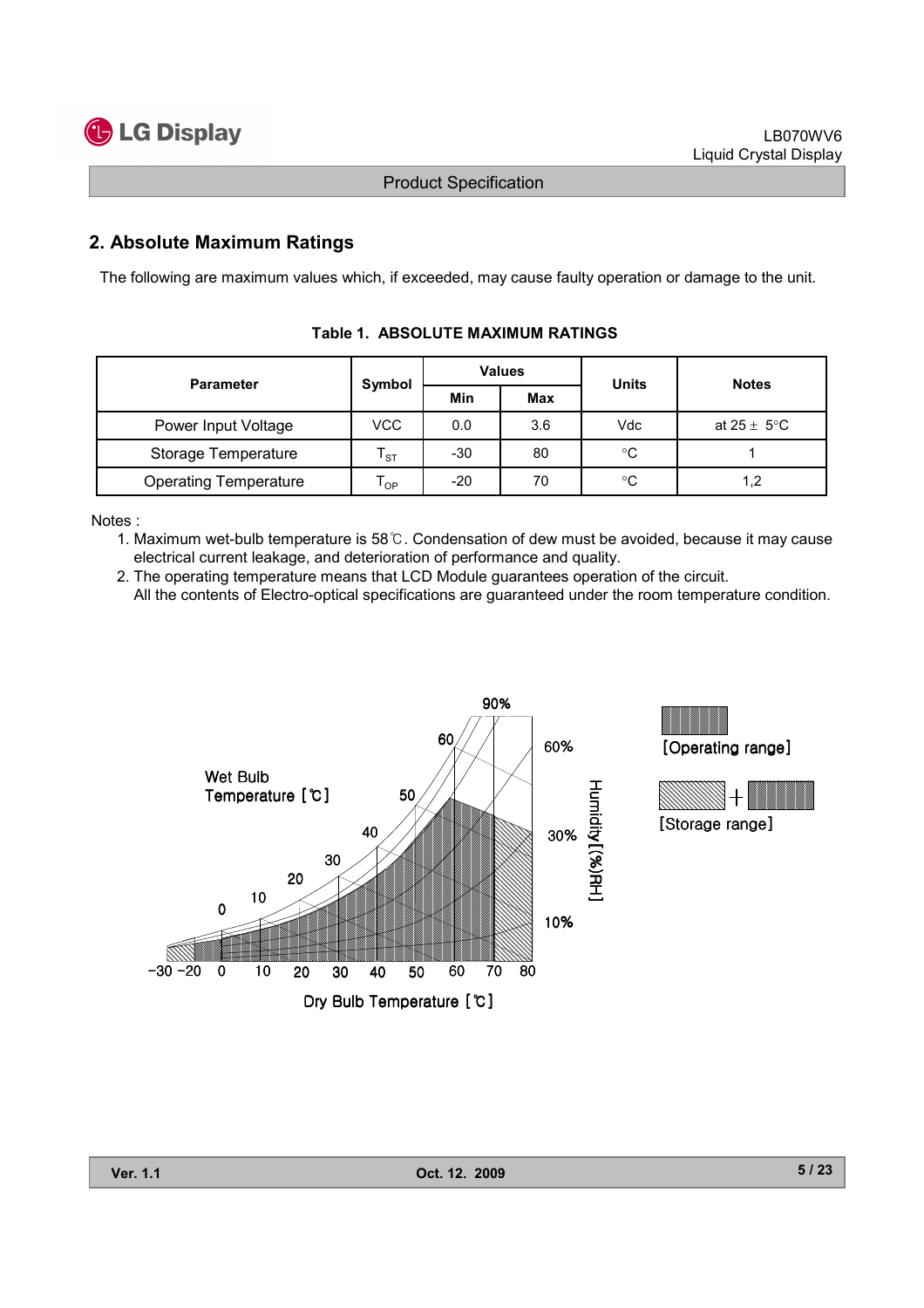

 $(T_a = 25^\circ C)$ 

Product Specification

#### 3. Electrical Specifications

### 3-1. Electrical Characteristics

The LB070WV6 requires two power inputs. One is employed to power the LCD electronics and to drive the TFT array and liquid crystal. The second input which powers the LED, is typically generated by an LED Driver. The LCD don't include LED Driver.

| <b>Parameter</b>           | Symbol       |            | <b>Values</b> | Unit       | <b>Notes</b>             |  |
|----------------------------|--------------|------------|---------------|------------|--------------------------|--|
|                            |              | Min        | Typ           | Max        |                          |  |
| ICD:                       |              |            |               |            |                          |  |
| Power Supply Input Voltage | <b>VCC</b>   | 3.0        | 3.3           | 3.6        | $\mathsf{V}_\mathsf{DC}$ |  |
| Input High-Level Voltage   | $V_{\rm HI}$ | $0.8$ XVCC |               | <b>VCC</b> | $\mathsf{V}_\mathsf{DC}$ |  |
| Input Low-Level Voltage    |              |            |               | 0.2XVCC    | $\mathsf{V}_\mathsf{DC}$ |  |
| Power Supply Input Current | ιςς          |            | 100           | 130        | mA                       |  |
| <b>Power Consumption</b>   | Pc.          |            | በ 29          | 0.36       | Watt                     |  |

|  | <b>Table 2. ELECTRICAL CHARACTERISTICS</b> |  |
|--|--------------------------------------------|--|
|  |                                            |  |

Note)

1. The specified current and power consumption are under the Vcc =  $3.3V$ ,  $25^\circ$ C, fv = 60Hz condition whereas "Full Black Pattern" is displayed and fv is the frame frequency.

Table 3. Backlight Unit

| <b>PARAMETER</b>           | <b>SYMBOL</b>              | MIN. | TYP.  | MAX.  | <b>UNIT</b> | <b>REMARK</b>                                 |
|----------------------------|----------------------------|------|-------|-------|-------------|-----------------------------------------------|
| <b>LED forward Current</b> |                            |      | 20    | 30    | mA          | 1, Per chain                                  |
| <b>LED forward Voltage</b> | $V_{f}$                    |      | 22.40 | 24.50 | V           | 1, Per chain<br>@ constant-current<br>driving |
| Power Consumption          | $\mathsf{P}_{\mathsf{BL}}$ |      | 1.34  | 1.47  | W           | The sum of 3 chain                            |

Note)

1. The permissible forward current of LED vary with environmental temperature.

Forward Current Derating Curve

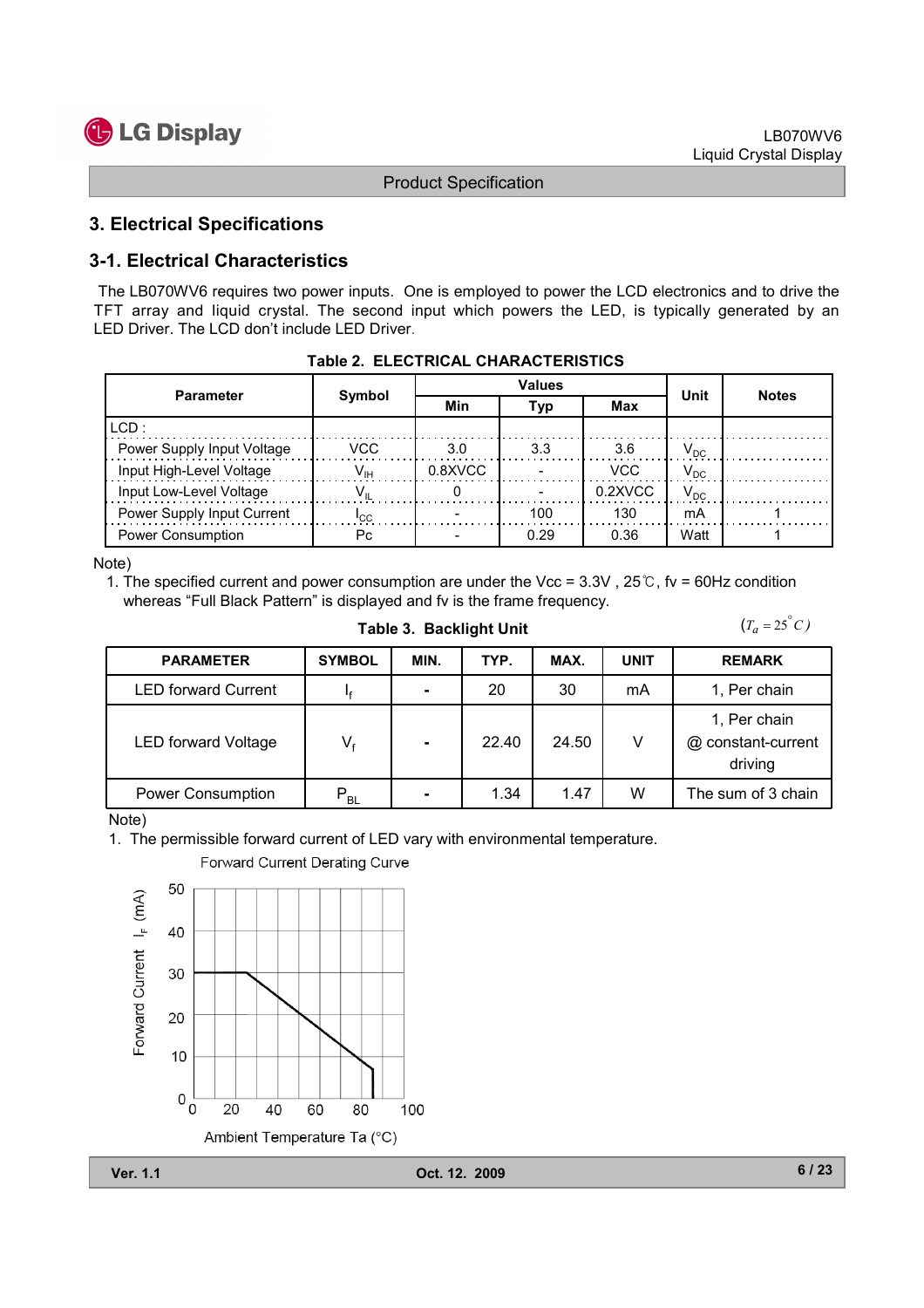

#### 3-2. Interface Connections

| Pin No.        | Symbol         | <b>Description</b>   |
|----------------|----------------|----------------------|
| 1              | <b>GND</b>     | Ground               |
| $\overline{2}$ | <b>GND</b>     | Ground               |
| 3              | <b>VCC</b>     | Power Line For Logic |
| 4              | <b>VCC</b>     | Power Line For Logic |
| 5              | R <sub>0</sub> | Red Data 0 [LSB]     |
| 6              | R <sub>1</sub> | Red Data 1           |
| 7              | R <sub>2</sub> | Red Data 2           |
| 8              | R <sub>3</sub> | Red Data 3           |
| 9              | R <sub>4</sub> | Red Data 4           |
| 10             | R <sub>5</sub> | Red Data 5           |
| 11             | R <sub>6</sub> | Red Data 6           |
| 12             | R7             | Red Data 7 [MSB]     |
| 13             | G <sub>0</sub> | Green Data 0 [LSB]   |
| 14             | G <sub>1</sub> | Green Data 1         |
| 15             | G <sub>2</sub> | Green Data 2         |
| 16             | G <sub>3</sub> | Green Data 3         |
| 17             | G <sub>4</sub> | Green Data 4         |
| 18             | G <sub>5</sub> | Green Data 5         |
| 19             | G <sub>6</sub> | Green Data 6         |
| 20             | G7             | Green Data 7 [MSB]   |

## Table 4. MODULE CONNECTOR PIN CONFIGURATION (CN1)

| Pin No. | Symbol         | <b>Description</b>   |
|---------|----------------|----------------------|
| 21      | B <sub>0</sub> | Blue Data 0 [LSB]    |
| 22      | <b>B1</b>      | Blue Data 1          |
| 23      | B <sub>2</sub> | Blue Data 2          |
| 24      | B <sub>3</sub> | Blue Data 3          |
| 25      | <b>B4</b>      | Blue Data 4          |
| 26      | B <sub>5</sub> | Blue Data 5          |
| 27      | B <sub>6</sub> | Blue Data 6          |
| 28      | <b>B7</b>      | Blue Data 7 [MSB]    |
| 29      | <b>GND</b>     | Ground               |
| 30      | <b>DCLK</b>    | Dot clock signal     |
| 31      | <b>PON</b>     | Display mode control |
| 32      | <b>NC</b>      | No Connection        |
| 33      | <b>NC</b>      | No Connection        |
| 34      | DE             | Data enable          |
| 35      | <b>NC</b>      | No Connection        |
| 36      | <b>NC</b>      | No Connection        |
| 37      | <b>GND</b>     | Ground               |
| 38      | <b>GND</b>     | Ground               |
| 39      | <b>NC</b>      | No Connection        |
| 40      | <b>NC</b>      | No Connection        |

(Connector Type : 40Pin 0.5mm pitch. Matching Connector : Hirose FH12 Series)

#### Table 5. LED CONNECTOR PIN CONFIGURATION (CN2)

| Pin No. | Symbol           | <b>Description</b>           |
|---------|------------------|------------------------------|
|         | LED <sub>1</sub> | <b>Current Sink For LED1</b> |
|         | <b>VLED</b>      | Power Line For LED           |
| 3       | LED <sub>2</sub> | <b>Current Sink For LED2</b> |
|         | <b>VLED</b>      | Power Line For LED           |
| 5       | LED <sub>3</sub> | <b>Current Sink For LED3</b> |
| 6       | <b>VLED</b>      | Power Line For LED           |

(Connector Type : 6Pin 0.5mm pitch. Matching Connector : P-TWO Electronics 196027-06041)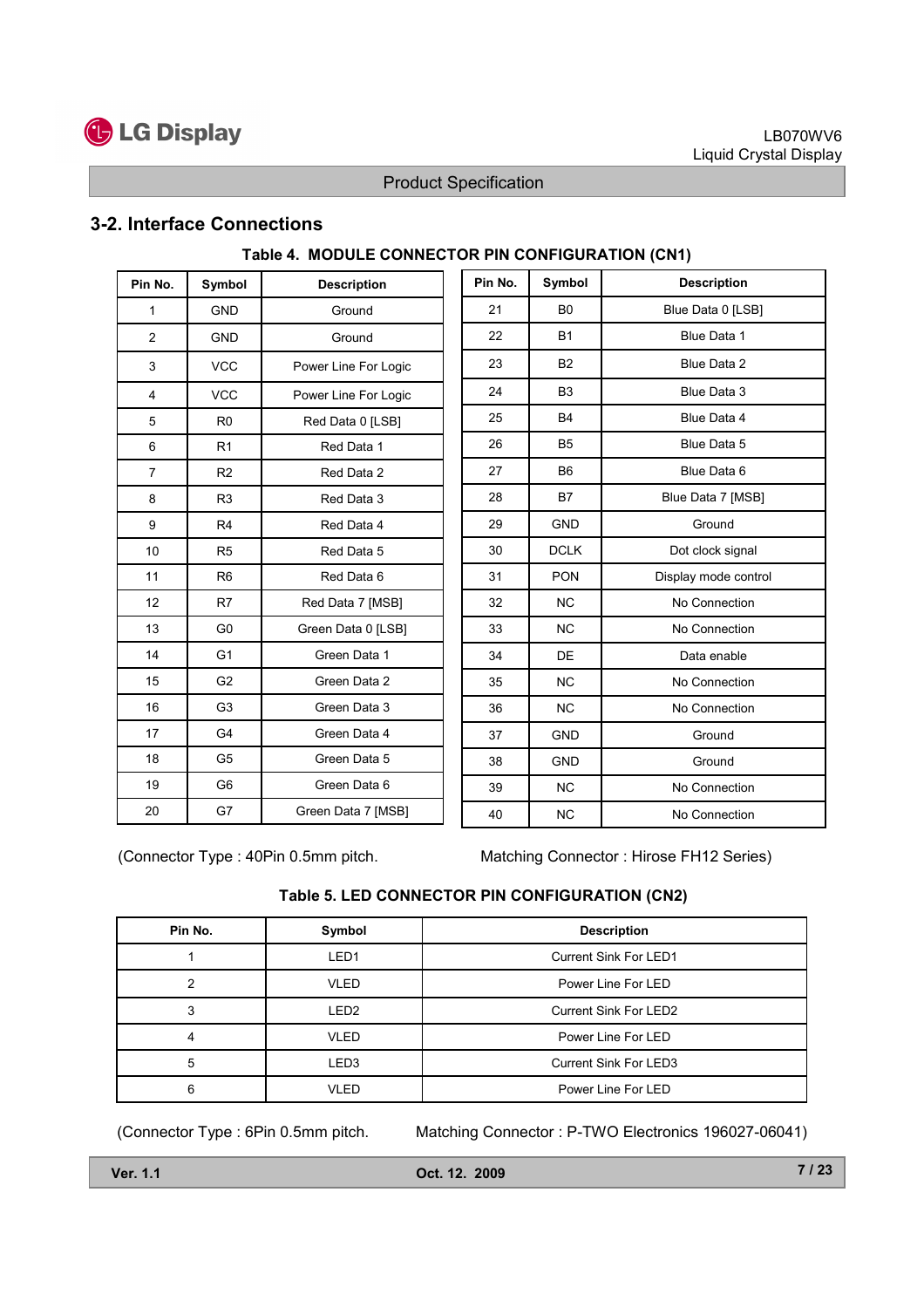

## 3-3. Signal Timing Specifications

This is the signal timing required at the input of the User connector. All of the interface signal timing should be satisfied with the following specifications for its proper operation.

|             | Item                            | Symbol      | Min.                     | Typ.                         | Max.                     | Unit       | Remarks |
|-------------|---------------------------------|-------------|--------------------------|------------------------------|--------------------------|------------|---------|
|             | Frame frequency                 |             | 55                       | 60                           | 65                       | Hz         | Note 1  |
|             | Frequency                       | <b>fCLK</b> | 27.1                     | 31.0                         | 35.1                     | <b>MHz</b> |         |
| <b>DCLK</b> | Period                          | tDCYC       | 28.49                    | 32.26                        | 36.90                    | ns         |         |
|             | DOTCLK rise/fall time           | tR, tF      | $\overline{\phantom{a}}$ | $\qquad \qquad \blacksquare$ | $\overline{2}$           | ns         |         |
|             | High Level Width                | tDCHW       | 9                        | -                            |                          | ns         |         |
|             | Low Level Width                 | tDCLW       | 9                        | -                            |                          | ns         |         |
| <b>DATA</b> | Setup Time                      | tENS        | 5                        | -                            | $\overline{\phantom{a}}$ | ns         |         |
|             | <b>Hold Time</b>                | <b>tENH</b> | 5                        | -                            | $\overline{\phantom{a}}$ | ns         |         |
|             | Setup Time                      | tPDS        | 5                        | -                            | $\overline{\phantom{a}}$ | ns         |         |
|             | Hold Time                       | <b>tPDH</b> | 5                        | Ξ.                           | $\blacksquare$           | ns         |         |
|             | <b>Horizontal Active Period</b> | tHA         | $\overline{\phantom{a}}$ | 800                          | $\overline{\phantom{a}}$ | <b>CLK</b> |         |
|             | <b>Horizontal Blank Period</b>  | <b>tHB</b>  | 175                      | 217                          | 256                      | <b>CLK</b> |         |
| DE          | <b>Horizontal Period</b>        | tH          | 975                      | 1017                         | 1056                     | <b>CLK</b> | Note 2  |
|             | <b>Vertical Active Period</b>   | tVA         | $\blacksquare$           | 480                          |                          | <b>CLK</b> |         |
|             | <b>Vertical Blank Period</b>    | tVB         | 25                       | 28                           | 31                       | <b>CLK</b> |         |
|             | <b>Vertical Period</b>          | tV          | 505                      | 508                          | 511                      | <b>CLK</b> |         |

#### Table 6. TIMING TABLE

\*\*\* 60Hz Framerate \*\*\*

Note)

1. Typical frequency is 60Hz.

The lower frequency goes, the more flickering happens.

2. DOTCLK should be n times of 3 in Horizontal period(tH).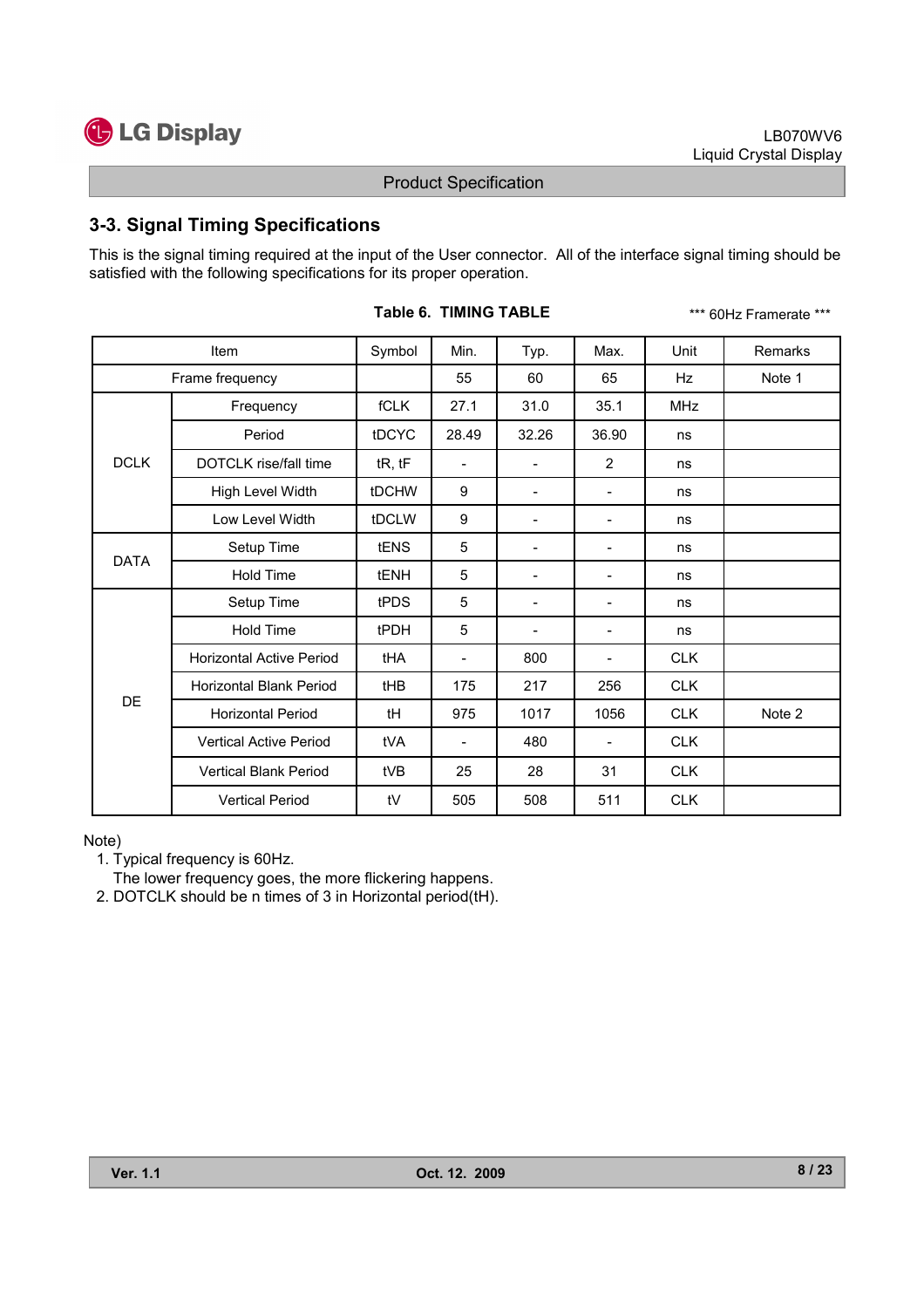

#### LB070WV6 Liquid Crystal Display

Product Specification

## 3-4. Signal Timing Waveforms



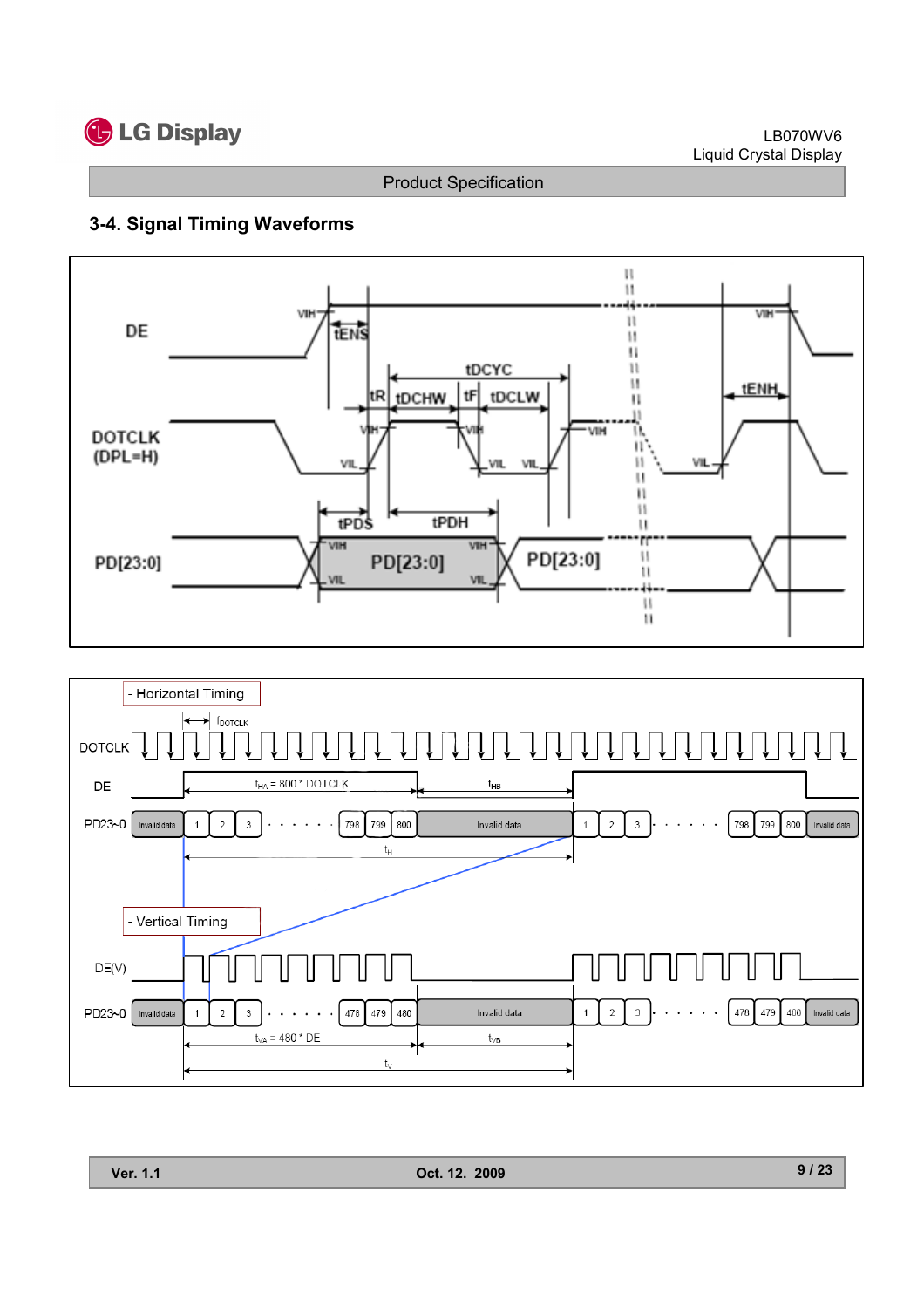

è

Product Specification

## 3-5. Color Input Data Reference

The brightness of each primary color (red,green and blue) is based on the 6-bit gray scale data input for the color ; the higher the binary input, the brighter the color. The table below provides a reference for color versus data input.

| Colors          | Gray              |                |                     |                |                |                  |                  |                      |                |                      |                     |                     | Data Signal      |                  |                |                |                  |                      |                  |                |                |                |                  |              |                     |
|-----------------|-------------------|----------------|---------------------|----------------|----------------|------------------|------------------|----------------------|----------------|----------------------|---------------------|---------------------|------------------|------------------|----------------|----------------|------------------|----------------------|------------------|----------------|----------------|----------------|------------------|--------------|---------------------|
| & Gray<br>Scale | Scale<br>Levels   |                |                     |                |                | <b>RED</b>       |                  |                      |                |                      |                     |                     | <b>GREEN</b>     |                  |                |                |                  |                      |                  |                |                | <b>BLUE</b>    |                  |              |                     |
|                 |                   | <b>R0</b>      | R <sub>1</sub>      | R <sub>2</sub> | R <sub>3</sub> | R <sub>4</sub>   | R <sub>5</sub>   | R <sub>6</sub>       | R <sub>7</sub> | G <sub>0</sub>       | G <sub>1</sub>      | G <sub>2</sub>      | G <sub>3</sub>   | G <sub>4</sub>   | G <sub>5</sub> | G <sub>6</sub> | G7               | B <sub>0</sub>       | B <sub>1</sub>   | B <sub>2</sub> | B <sub>3</sub> | B <sub>4</sub> | <b>B5</b>        | <b>B6</b>    | B <sub>7</sub>      |
| Black           |                   | $\mathbf{0}$   | $\mathsf{O}\xspace$ | 0              | $\mathbf{0}$   | $\boldsymbol{0}$ | $\pmb{0}$        | $\mathbf 0$          | 0              | $\mathbf 0$          | $\mathsf{O}\xspace$ | 0                   | $\boldsymbol{0}$ | $\mathbf 0$      | 0              | $\mathbf 0$    | $\boldsymbol{0}$ | 0                    | $\boldsymbol{0}$ | 0              | $\mathbf 0$    | $\mathbf{0}$   | $\mathbf 0$      | $\mathbf 0$  | $\mathbf 0$         |
| Blue            |                   | 0              | $\mathbf{0}$        | $\mathbf{0}$   | $\mathbf{0}$   | $\mathbf{0}$     | $\mathbf{0}$     | $\mathbf{0}$         | 0              | $\mathbf{0}$         | $\mathbf{0}$        | $\mathbf{0}$        | $\mathbf{0}$     | $\mathbf{0}$     | $\overline{0}$ | $\mathbf{0}$   | $\mathbf{0}$     | $\mathbf{1}$         | $\mathbf{1}$     | $\mathbf{1}$   | $\mathbf{1}$   | $\mathbf{1}$   | $\mathbf{1}$     | 1            | $\mathbf{1}$        |
| Green           |                   | $\mathbf{0}$   | $\mathbf{0}$        | 0              | 0              | $\mathbf{0}$     | $\mathbf{0}$     | $\mathbf{0}$         | 0              | 1                    | $\mathbf{1}$        | 1                   | 1                | $\mathbf{1}$     | $\mathbf{1}$   | 1              | 1                | 0                    | $\theta$         | 0              | 0              | 0              | 0                | 0            | $\mathbf 0$         |
| Cyan            |                   | 0              | $\boldsymbol{0}$    | 0              | $\mathbf{0}$   | $\mathbf{0}$     | $\mathbf{0}$     | $\mathbf{0}$         | 0              | $\mathbf{1}$         | $\mathbf{1}$        | 1                   | 1                | $\mathbf{1}$     | $\mathbf{1}$   | 1              | $\mathbf{1}$     | $\mathbf{1}$         | $\mathbf{1}$     | $\mathbf{1}$   | $\mathbf{1}$   | 1              | $\mathbf{1}$     | 1            | $\mathbf{1}$        |
| Red             |                   | 1              | $\mathbf{1}$        | 1              | 1              | 1                | 1                | $\mathbf{1}$         | 1              | $\mathbf{0}$         | 0                   | 0                   | 0                | 0                | 0              | 0              | $\mathbf{0}$     | $\mathbf{0}$         | $\theta$         | 0              | 0              | $\mathbf{0}$   | 0                | $\mathbf{0}$ | $\mathbf 0$         |
| Magenta         |                   | 1              | 1                   | 1              | 1              | 1                | 1                | $\mathbf{1}$         | 1              | 0                    | $\mathbf{0}$        | 0                   | 0                | $\mathbf 0$      | 0              | 0              | 0                | 1                    | 1                | 1              | 1              | 1              | 1                | 1            | $\mathbf{1}$        |
| Yellow          | $\qquad \qquad -$ | $\mathbf{1}$   | $\mathbf{1}$        | 1              | 1              | $\mathbf{1}$     | 1                | $\mathbf{1}$         | 1              | $\mathbf{1}$         | 1                   | 1                   | 1                | $\mathbf{1}$     | $\mathbf{1}$   | 1              | 1                | 0                    | $\boldsymbol{0}$ | $\mathsf{0}$   | 0              | $\mathbf{0}$   | $\boldsymbol{0}$ | 0            | $\boldsymbol{0}$    |
| White           | $\qquad \qquad -$ | 1              | $\mathbf{1}$        | 1              | 1              | $\mathbf{1}$     | $\mathbf{1}$     | $\mathbf{1}$         | 1              | 1                    | $\mathbf{1}$        | 1                   | 1                | $\mathbf{1}$     | $\mathbf{1}$   | 1              | $\mathbf{1}$     | 1                    | 1                | $\mathbf{1}$   | 1              | 1              | $\mathbf{1}$     | 1            | $\mathbf{1}$        |
| Black           | R <sub>0</sub>    | $\mathbf 0$    | $\mathsf{O}\xspace$ | 0              | $\mathbf{0}$   | 0                | 0                | $\mathbf{0}$         | 0              | $\mathbf 0$          | 0                   | 0                   | $\mathbf 0$      | 0                | 0              | $\mathbf 0$    | 0                | 0                    | 0                | 0              | 0              | $\mathbf{0}$   | 0                | 0            | $\mathsf{O}\xspace$ |
|                 | R <sub>1</sub>    | 1              | $\mathbf{0}$        | 0              | $\Omega$       | $\mathbf{0}$     | 0                | $\Omega$             | 0              | $\theta$             | 0                   | $\mathbf{0}$        | 0                | $\mathbf{0}$     | $\mathbf{0}$   | $\mathbf{0}$   | 0                | $\Omega$             | 0                | $\mathbf{0}$   | 0              | $\Omega$       | $\mathbf{0}$     | $\mathbf 0$  | $\mathbf{0}$        |
| Darker          | R <sub>2</sub>    | $\mathbf 0$    | $\mathbf{1}$        | 0              | $\mathbf{0}$   | $\mathbf{0}$     | $\mathbf 0$      | $\mathbf{0}$         | 0              | $\mathbf{0}$         | $\mathbf{0}$        | 0                   | 0                | $\mathbf{0}$     | 0              | $\mathbf 0$    | 0                | 0                    | 0                | $\mathbf{0}$   | 0              | $\mathbf{0}$   | 0                | $\mathbf 0$  | $\mathbf 0$         |
|                 |                   | t              | ÷                   | t              | t              | t                |                  | $\vdots$             | t              | $\vdots$             | t                   | t                   |                  | t                | $\vdots$       | $\vdots$       | $\vdots$         | t                    |                  | t              | t              | $\vdots$       | $\vdots$         |              | t                   |
|                 |                   | t              | t                   | t              | t              | ÷                | t                | $\ddot{\phantom{a}}$ | t              | $\vdots$             | ł,                  | t                   | t                | ÷                | $\ddot{\cdot}$ | $\ddot{\cdot}$ | $\vdots$         | t                    | t                | ÷              | ÷              | $\ddot{\cdot}$ | ÷.               | t            | ł,                  |
| <b>Brighter</b> | R <sub>253</sub>  | 1              | $\mathbf{0}$        | 1              | $\mathbf{1}$   | $\mathbf{1}$     | 1                | $\mathbf{1}$         | 1              | $\mathbf{0}$         | $\mathbf{0}$        | 0                   | 0                | 0                | 0              | $\mathbf{0}$   | 0                | 0                    | 0                | $\mathbf{0}$   | $\mathbf 0$    | 0              | 0                | $\mathbf 0$  | $\mathbf 0$         |
|                 | R <sub>254</sub>  | $\mathbf 0$    | $\mathbf{1}$        | 1              | $\mathbf{1}$   | $\mathbf{1}$     | $\mathbf{1}$     | $\mathbf{1}$         | 1              | $\mathbf{0}$         | $\mathbf{0}$        | $\mathsf{O}\xspace$ | $\mathbf 0$      | $\mathbf{0}$     | 0              | $\mathbf{0}$   | $\mathbf 0$      | $\mathbf{0}$         | $\mathbf 0$      | $\mathbf{0}$   | $\mathbf 0$    | $\mathbf{0}$   | $\mathbf 0$      | $\mathbf 0$  | $\boldsymbol{0}$    |
| Red             | R <sub>255</sub>  | 1              | $\mathbf{1}$        | 1              | 1              | 1                | $\mathbf{1}$     | $\mathbf{1}$         | 1              | $\Omega$             | $\mathbf{0}$        | $\mathbf{0}$        | $\mathbf{0}$     | $\mathbf{0}$     | $\mathbf{0}$   | $\mathbf{0}$   | $\mathbf{0}$     | $\Omega$             | $\mathbf{0}$     | $\mathbf{0}$   | $\mathbf{0}$   | $\mathbf{0}$   | $\mathbf{0}$     | $\mathbf{0}$ | $\mathbf{0}$        |
| Black           | G <sub>0</sub>    | $\mathbf 0$    | $\mathbf{0}$        | 0              | 0              | 0                | $\mathbf{0}$     | $\mathbf{0}$         | 0              | $\mathbf{0}$         | $\mathbf{0}$        | 0                   | 0                | $\mathbf{0}$     | 0              | 0              | 0                | 0                    | 0                | $\mathbf{0}$   | $\mathbf 0$    | $\mathbf{0}$   | 0                | $\mathbf 0$  | $\mathbf{0}$        |
|                 | G <sub>1</sub>    | $\mathbf{0}$   | $\mathbf{0}$        | 0              | $\mathbf{0}$   | $\mathbf{0}$     | $\mathbf{0}$     | $\mathbf{0}$         | $\mathbf{0}$   | $\mathbf{1}$         | $\mathbf{0}$        | $\mathbf{0}$        | $\theta$         | $\mathbf{0}$     | $\mathbf{0}$   | $\mathbf{0}$   | $\mathbf{0}$     | $\mathbf{0}$         | $\theta$         | $\mathbf{0}$   | $\mathbf{0}$   | $\mathbf{0}$   | $\mathbf{0}$     | $\mathbf{0}$ | $\pmb{0}$           |
| Darker          | G <sub>2</sub>    | 0              | $\mathbf{0}$        | 0              | $\mathbf{0}$   | 0                | $\mathbf{0}$     | $\theta$             | 0              | $\theta$             | 1                   | 0                   | 0                | $\mathbf{0}$     | 0              | 0              | 0                | 0                    | 0                | $\mathbf{0}$   | 0              | 0              | 0                | 0            | $\mathbf 0$         |
|                 |                   |                | ÷                   | t              | ÷              | $\ddot{\cdot}$   |                  | $\ddot{\cdot}$       | t              | t                    | ÷                   | t                   |                  | ÷                | ÷              |                | $\ddot{\cdot}$   | ŀ                    |                  | ÷              | ÷              | $\ddot{\cdot}$ | t                |              | ł,                  |
|                 |                   | ÷              | ÷                   | t              | ÷              | ł,               | ÷                | ÷                    | ÷              | $\ddot{\phantom{a}}$ | ÷                   | ÷                   | t                | ÷                | $\ddot{\cdot}$ | $\vdots$       | $\vdots$         | t                    | ÷                | ÷              | ÷              | $\vdots$       | ł,               | t            | ÷                   |
| <b>Brighter</b> | G253              | 0              | $\mathbf 0$         | 0              | 0              | $\mathbf{0}$     | $\mathbf{0}$     | $\mathbf 0$          | 0              | 1                    | $\mathbf{0}$        | 1                   | 1                | $\mathbf{1}$     | 1              | 1              | 1                | 0                    | $\mathbf{0}$     | 0              | 0              | 0              | $\mathbb O$      | 0            | $\mathsf{O}\xspace$ |
|                 | G <sub>254</sub>  | $\mathbf 0$    | $\boldsymbol{0}$    | 0              | $\mathbf{0}$   | $\boldsymbol{0}$ | $\mathbf{0}$     | $\mathbf{0}$         | 0              | $\mathbf{0}$         | $\mathbf{1}$        | 1                   | 1                | $\mathbf{1}$     | 1              | 1              | $\mathbf{1}$     | $\mathsf{O}\xspace$  | $\mathbf{0}$     | $\mathbf{0}$   | $\mathbf 0$    | $\mathbf{0}$   | $\mathbf 0$      | $\mathbf 0$  | $\mathbf 0$         |
| Green           | G <sub>255</sub>  | $\theta$       | $\mathbf{0}$        | 0              | $\mathbf{0}$   | $\mathbf{0}$     | $\mathbf{0}$     | $\mathbf{0}$         | 0              | $\mathbf{1}$         | $\mathbf{1}$        | 1                   | 1                | $\mathbf{1}$     | 1              | 1              | 1                | $\mathbf{0}$         | $\theta$         | 0              | 0              | $\mathbf{0}$   | $\mathbf{0}$     | 0            | $\mathsf{O}\xspace$ |
| Black           | B <sub>0</sub>    | $\mathbf{0}$   | $\mathbf 0$         | 0              | 0              | 0                | $\mathbf{0}$     | $\mathbf{0}$         | 0              | $\mathbf 0$          | 0                   | 0                   | $\mathbf{0}$     | 0                | 0              | $\mathbf{0}$   | 0                | 0                    | $\mathbf{0}$     | 0              | 0              | 0              | $\mathbb O$      | $\mathbf 0$  | $\mathbf 0$         |
|                 | B <sub>1</sub>    | $\mathbf 0$    | $\boldsymbol{0}$    | 0              | $\mathbf{0}$   | 0                | $\boldsymbol{0}$ | $\mathbf{0}$         | 0              | $\boldsymbol{0}$     | $\boldsymbol{0}$    | 0                   | 0                | $\mathbf{0}$     | $\mathbf{0}$   | 0              | $\mathbf{0}$     | 1                    | 0                | 0              | 0              | 0              | $\mathbf{0}$     | 0            | $\mathbf 0$         |
| Darker          | B <sub>2</sub>    | $\mathbf{0}$   | $\mathbf{0}$        | 0              | $\theta$       | $\mathbf{0}$     | $\mathbf{0}$     | $\mathbf{0}$         | $\mathbf{0}$   | $\mathbf{0}$         | $\mathbf{0}$        | $\mathbf{0}$        | 0                | $\mathbf{0}$     | $\mathbf{0}$   | $\mathbf 0$    | $\mathbf{0}$     | $\mathbf{0}$         | 1                | $\mathbf 0$    | 0              | 0              | $\mathbf{0}$     | $\mathbf 0$  | $\mathbf 0$         |
|                 |                   | $\ddot{\cdot}$ | ÷                   | t              | t              | $\ddot{\cdot}$   |                  | $\vdots$             | t              | Ì.                   | ÷                   | t                   |                  | t                | $\ddot{\cdot}$ | $\vdots$       | $\vdots$         | ÷                    |                  | t              | ÷              |                | t                |              | ÷                   |
|                 |                   | ÷              | ÷                   | t              | ÷              | t                | t                | ÷                    | ÷              | t                    | ÷                   | t                   |                  | ÷                | t              | ÷              | $\ddot{\cdot}$   | $\ddot{\phantom{0}}$ |                  | ÷              | t              | t              | t                |              | ÷                   |
| <b>Brighter</b> | <b>B253</b>       | $\mathbf{0}$   | $\mathbf 0$         | 0              | $\mathbf{0}$   | 0                | 0                | $\mathbf{0}$         | 0              | 0                    | $\mathbf 0$         | $\mathbf{0}$        | 0                | 0                | 0              | 0              | 0                | 1                    | 0                | 1              | 1              | 1              | $\mathbf{1}$     | 1            | $\mathbf{1}$        |
|                 | <b>B254</b>       | 0              | 0                   | 0              | 0              | 0                | 0                | $\mathbf{0}$         | 0              | $\boldsymbol{0}$     | $\boldsymbol{0}$    | 0                   | 0                | $\boldsymbol{0}$ | 0              | 0              | 0                | 0                    | 1                | 1              | 1              | 1              | $\mathbf{1}$     | 1            | $\mathbf{1}$        |
| Blue            | <b>B255</b>       | $\mathbf 0$    | $\mathbf{0}$        | 0              | $\mathbf{0}$   | $\overline{0}$   | $\mathbf{0}$     | $\overline{0}$       | $\mathbf{0}$   | $\mathbf{0}$         | $\mathbf{0}$        | $\mathbf{0}$        | $\mathbf{0}$     | $\mathbf{0}$     | $\overline{0}$ | $\mathbf{0}$   | $\mathbf{0}$     | 1                    | 1                | $\mathbf{1}$   | 1              | 1              | $\mathbf{1}$     | 1            | $\mathbf{1}$        |

Table 7. COLOR DATA REFERENCE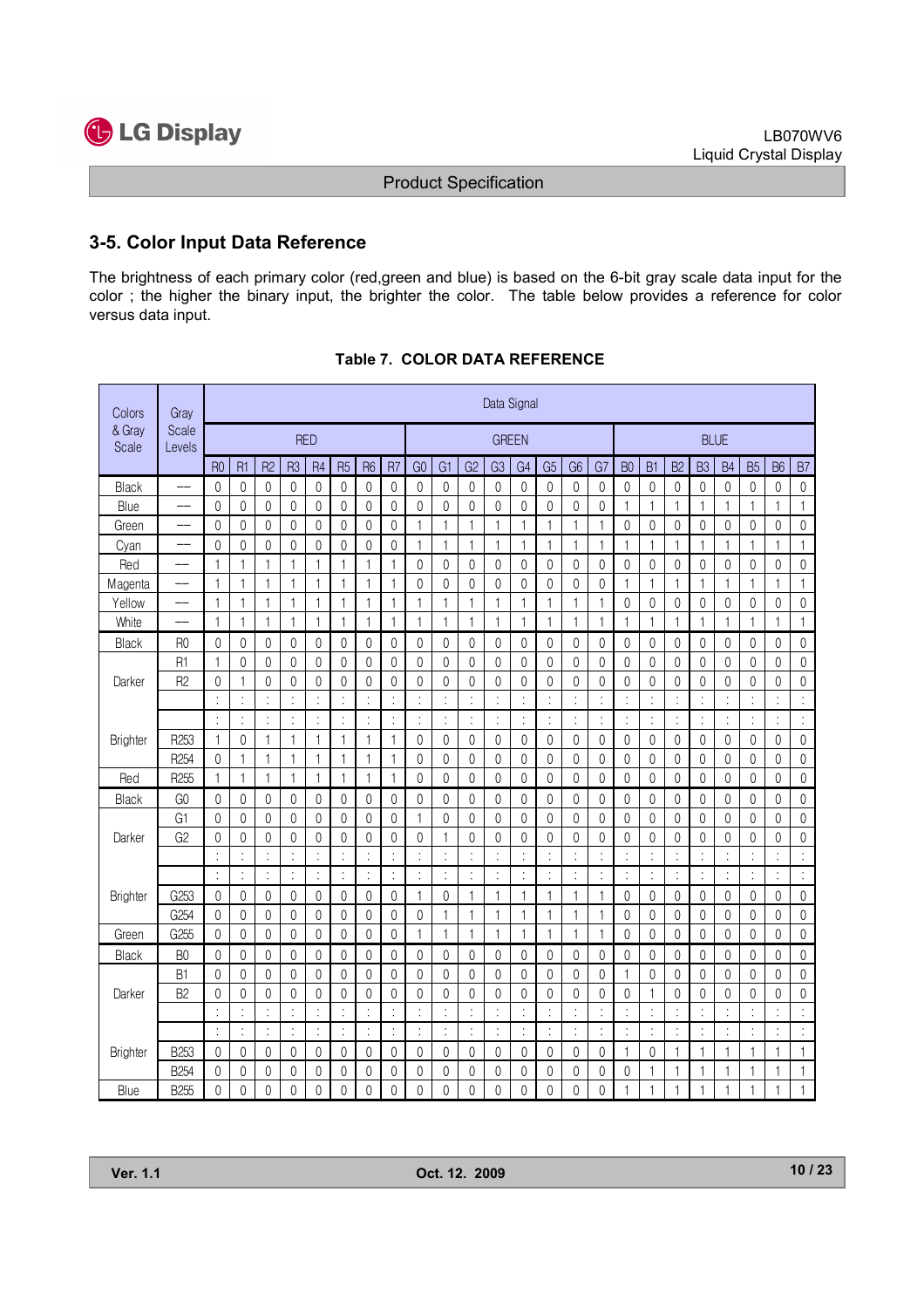

## 3-6. Power Sequence



Note)

- 1. Please avoid floating state of interface signal at invalid period.
- 2. When the interface signal is invalid, be sure to pull down the power supply for LCD VCC to 0V.

## Table 8. POWER SEQUENCE TABLE

|                  |      | Value |            |              |                |  |
|------------------|------|-------|------------|--------------|----------------|--|
| <b>Parameter</b> | Min. | Typ.  | Max.       | <b>Units</b> | <b>Remarks</b> |  |
| $T_1$            |      |       | 30         | (ms)         |                |  |
| $T_{2}$          |      |       | <b>VCC</b> | (ms)         | Note 1         |  |
| $T_3$            | 10   | -     |            | (ms)         |                |  |
| $T_4$            | 20   |       |            | (ms)         |                |  |
| $T_5$            | 50   | -     |            | (ms)         | Note 2         |  |
| $T_6$            | 50   |       |            | (ms)         |                |  |
| T <sub>7</sub>   | 50   |       |            | (ms)         |                |  |
| $T_8$            | 20   |       |            | (ms)         |                |  |
| $T_9$            | 0    |       |            | (ms)         |                |  |
| $T_{10}$         | 0    | -     |            | (ms)         |                |  |
| $T_{11}$         | 400  |       |            | (ms)         |                |  |

Note)

1. PON signal should be turned on before VCC turn-on, or at least same with VCC turn-on.

2. LED power must be turn on after power supply for LCD and interface signal are valid.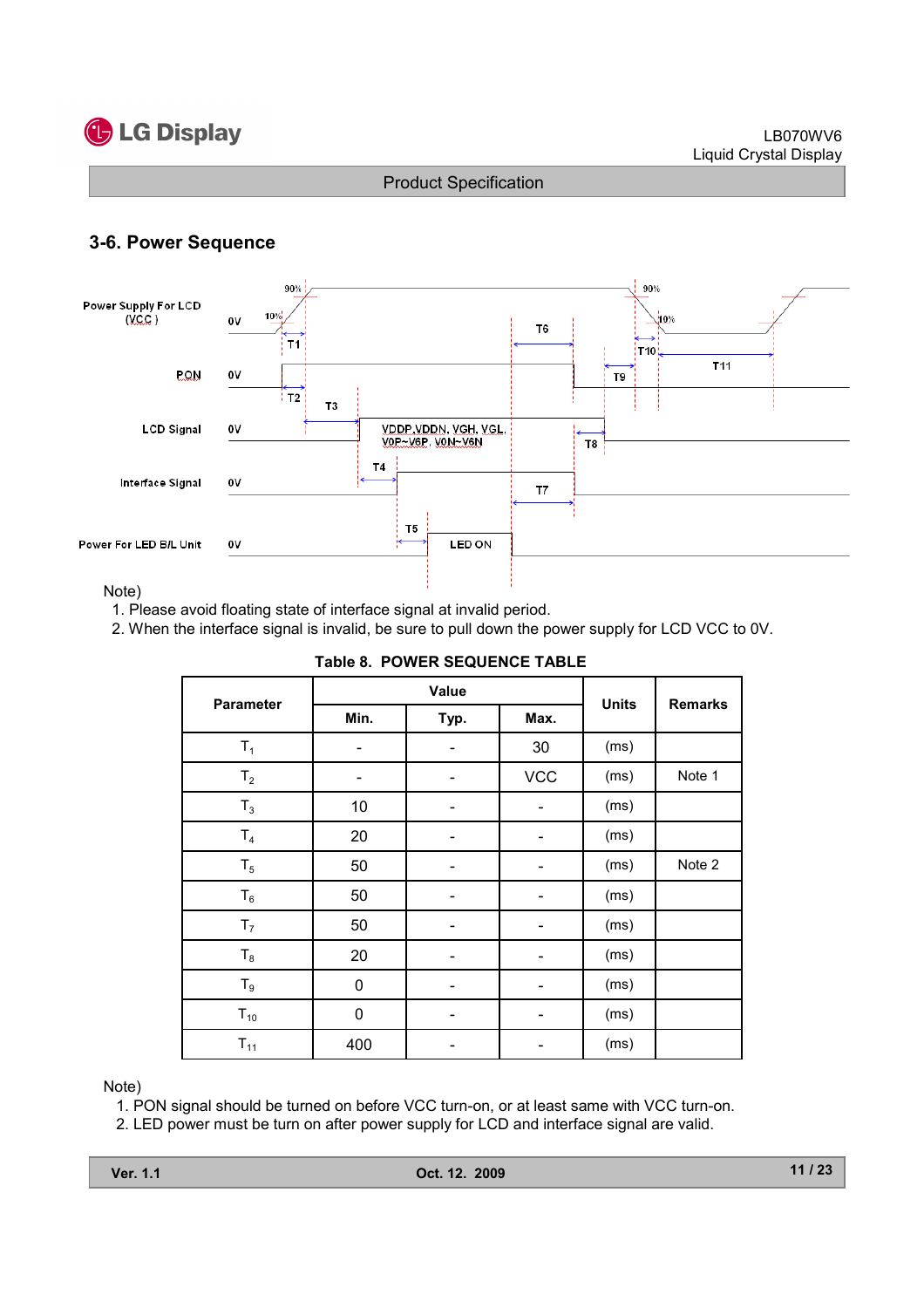

## 4. Optical Specifications

Optical characteristics are determined after the unit has been 'ON' and stable for approximately 5 minutes in a dark environment at 25°C. The values specified are at an approximate distance 50cm from the LCD surface at a viewing angle of  $\Phi$  and  $\Theta$  equal to 0°.

FIG. 1 presents additional information concerning the measurement equipment and method.

#### FIG. 1 Optical Characteristic Measurement Equipment and Method





|                            |                                     |                |               |               |            |                   | Ta=25°C, VCC=3.3V, fv=60Hz, f <sub>CLK</sub> = 33.26MHz, $I_{LED}$ = 20.0mA |
|----------------------------|-------------------------------------|----------------|---------------|---------------|------------|-------------------|-----------------------------------------------------------------------------|
|                            |                                     |                |               | <b>Values</b> |            | <b>Units</b>      | <b>Notes</b>                                                                |
| <b>Parameter</b>           |                                     | Symbol         | Min           | <b>Typ</b>    | <b>Max</b> |                   |                                                                             |
| <b>Contrast Ratio</b>      |                                     | <b>CR</b>      |               | 500           |            |                   | $\mathbf{1}$                                                                |
| Surface Luminance, white   |                                     | $L_{WH}$       | 280           | 350           |            | cd/m <sup>2</sup> | $\overline{2}$                                                              |
| <b>Luminance Variation</b> |                                     | $\delta$ white |               | 1.4           | 1.6        |                   | 3                                                                           |
| Response Time              |                                     |                |               |               |            |                   | 4                                                                           |
| Rise Time                  |                                     | $Tr_R$         |               | 10            |            | ms                |                                                                             |
|                            | : Decay Time                        | $Tr_D$         |               | 15            |            | ms                |                                                                             |
| <b>Color Coordinates</b>   |                                     |                |               |               |            |                   | $\overline{c}$                                                              |
| Red                        |                                     | <b>RX</b>      | 0.526         | 0.576         | 0.626      |                   |                                                                             |
|                            |                                     | <b>RY</b>      | 0.290         | 0.340         | 0.390      |                   |                                                                             |
| Green                      |                                     | <b>GX</b>      | 0.310         | 0.360         | 0.410      |                   |                                                                             |
|                            |                                     | GY             | 0.548         | 0.598         | 0.648      |                   |                                                                             |
| : Blue                     |                                     | BX             | 0.111         | 0.161         | 0.211      |                   |                                                                             |
|                            |                                     | BY             | 0.062         | 0.112         | 0.162      |                   |                                                                             |
| White                      |                                     | WX             | 0.263         | 0.313         | 0.363      |                   |                                                                             |
|                            |                                     | <b>WY</b>      | 0.279         | 0.329         | 0.379      |                   |                                                                             |
| <b>Viewing Angle</b>       |                                     |                |               |               |            |                   | 5                                                                           |
|                            | x axis, right( $(\Phi = 0^{\circ})$ | $\Theta$ r     | 55            | 65            |            | degree            |                                                                             |
|                            | x axis, left ( $\Phi$ =180°)        | $\Theta$       | 55            | 65            |            | degree            |                                                                             |
|                            | y axis, up ( $\Phi$ =90°)           | $\Theta$ u     | 40            | 50            |            | degree            |                                                                             |
|                            | y axis, down ( $\Phi$ =270°)        | $\Theta$ d     | 50            | 60            |            | degree            |                                                                             |
| Gray Scale                 |                                     |                |               |               |            |                   | 6                                                                           |
| Ver. 1.1                   |                                     |                | Oct. 12. 2009 |               |            |                   | 12/23                                                                       |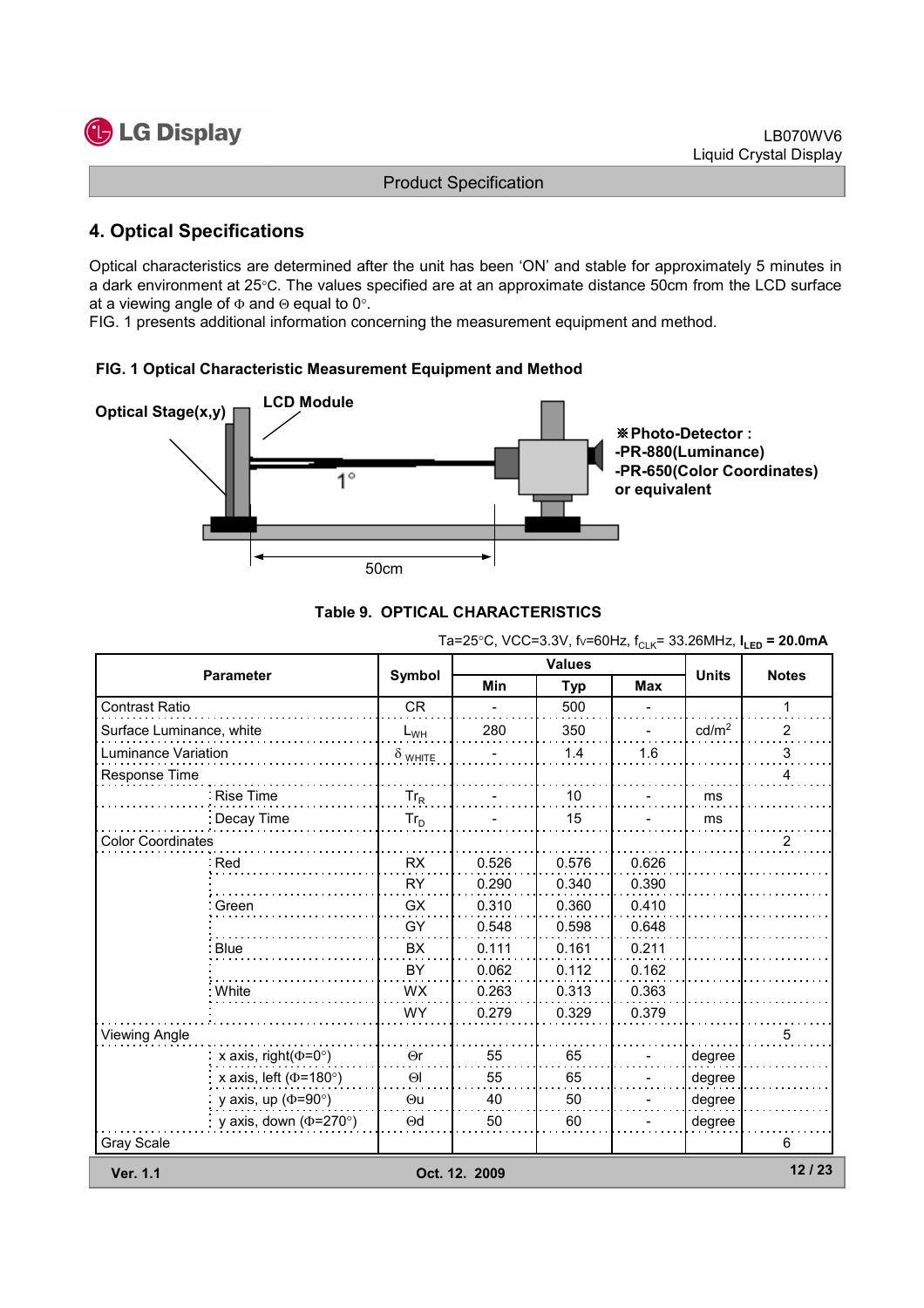

Note)

1. Contrast Ratio(CR) is defined mathematically as

Surface Luminance with all white pixels

Contrast Ratio =

Surface Luminance with all black pixels

- 2. Surface luminance is measured at the center point( $L_1$ ) of the LCD with all pixels displaying white at the distance of 50cm by PR-880. Color Coordinates are measured at the center point( $L_1$ ) of the LCD with all pixels displaying red, green, blue and white at the distance of 50cm by PR-650. For more information, refer to the FIG 1 and FIG 2.
- 3. Luminance % uniformity is measured for 9 point For more information see FIG 2.  $\delta$  WHITE = Maximum(L1,L2, ….. L9)  $\div$  Minimum(L1,L2, ….. L9)
- 4. Response time is the time required for the display to transition from white to black (Rise Time,  $Tr_R$ ) and from black to white(Decay Time,  $Tr_D$ ). For additional information see FIG 3.
- 5. Viewing angle is the angle at which the contrast ratio is greater than 10. The angles are determined for the horizontal or x axis and the vertical or y axis with respect to the z axis which is normal to the LCD surface. For more information see FIG 4.
- 6. Gray scale specification (Recommendation)

| <b>Gray Level</b> | Luminance [%] (Typ) |
|-------------------|---------------------|
| G0                | 0.17                |
| G31               | 0.78                |
| G63               | 3.40                |
| G95               | 10.60               |
| G <sub>127</sub>  | 18.90               |
| G159              | 32.70               |
| G191              | 51.20               |
| G223              | 72.20               |
| G255              | 100                 |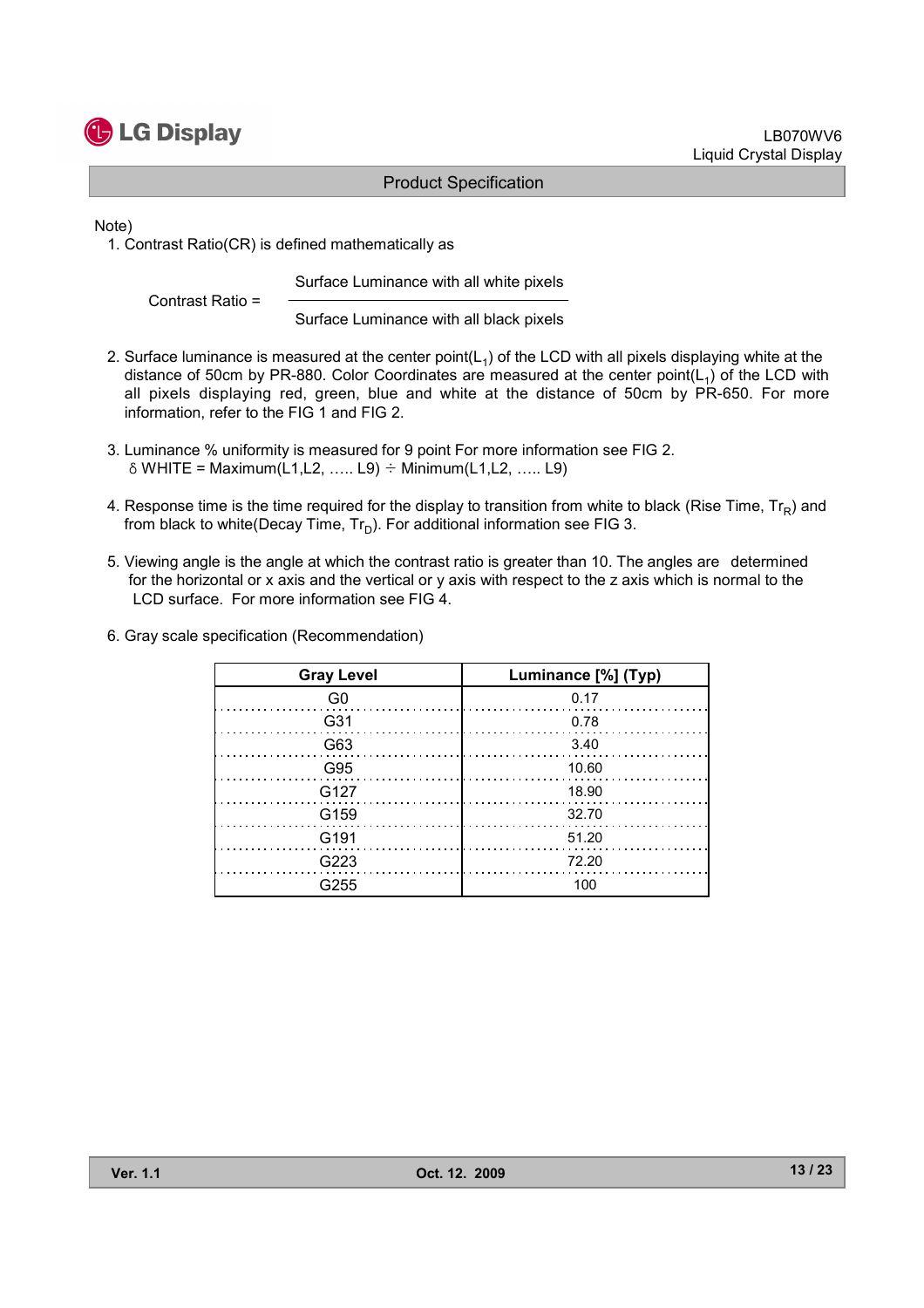

#### FIG. 2 Luminance

<measuring point for surface luminance & measuring point for luminance variation>



#### FIG. 3 Response Time

The response time is defined as the following figure and shall be measured by switching the input signal for "black" and "white".

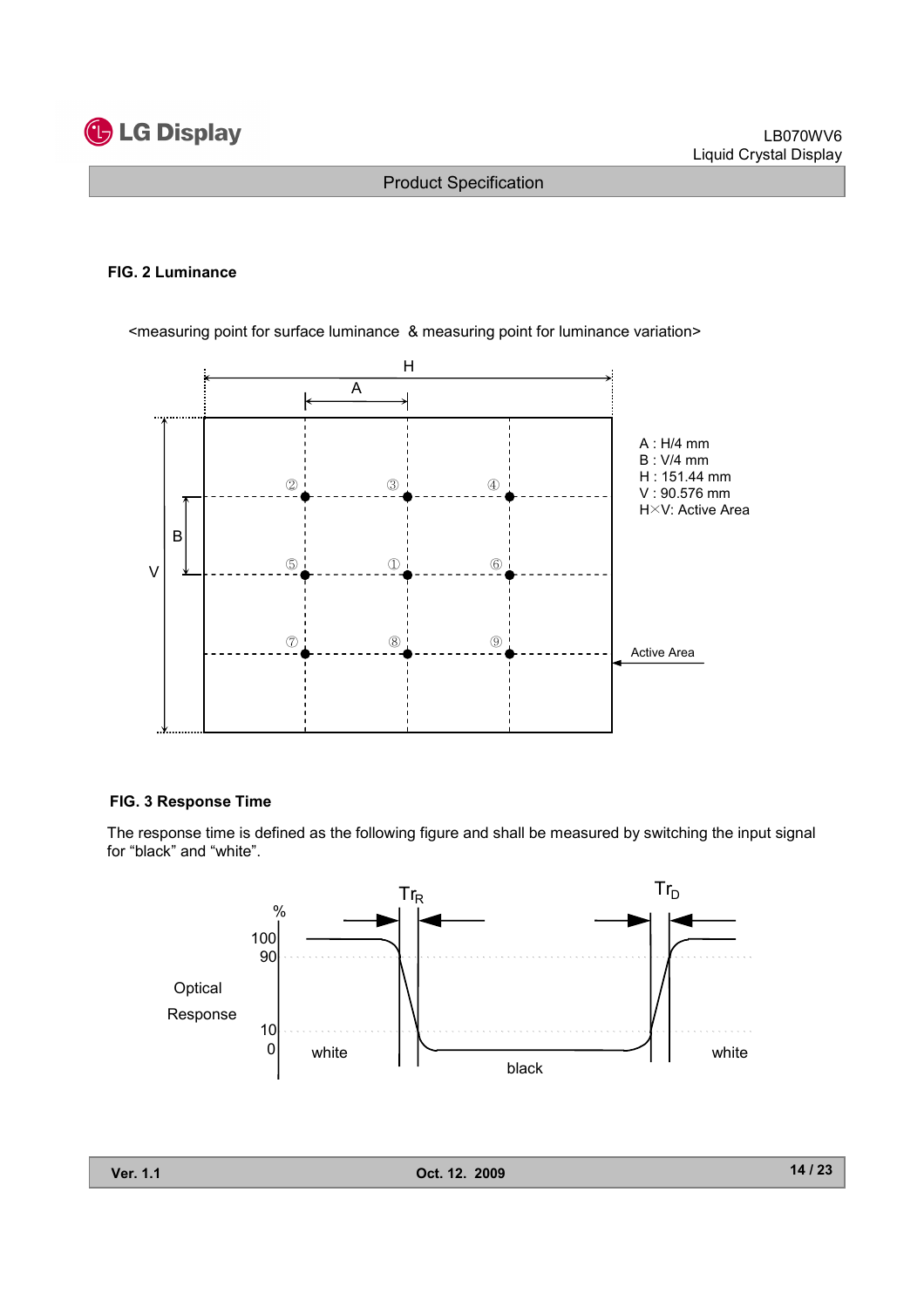

#### FIG. 4 Viewing angle



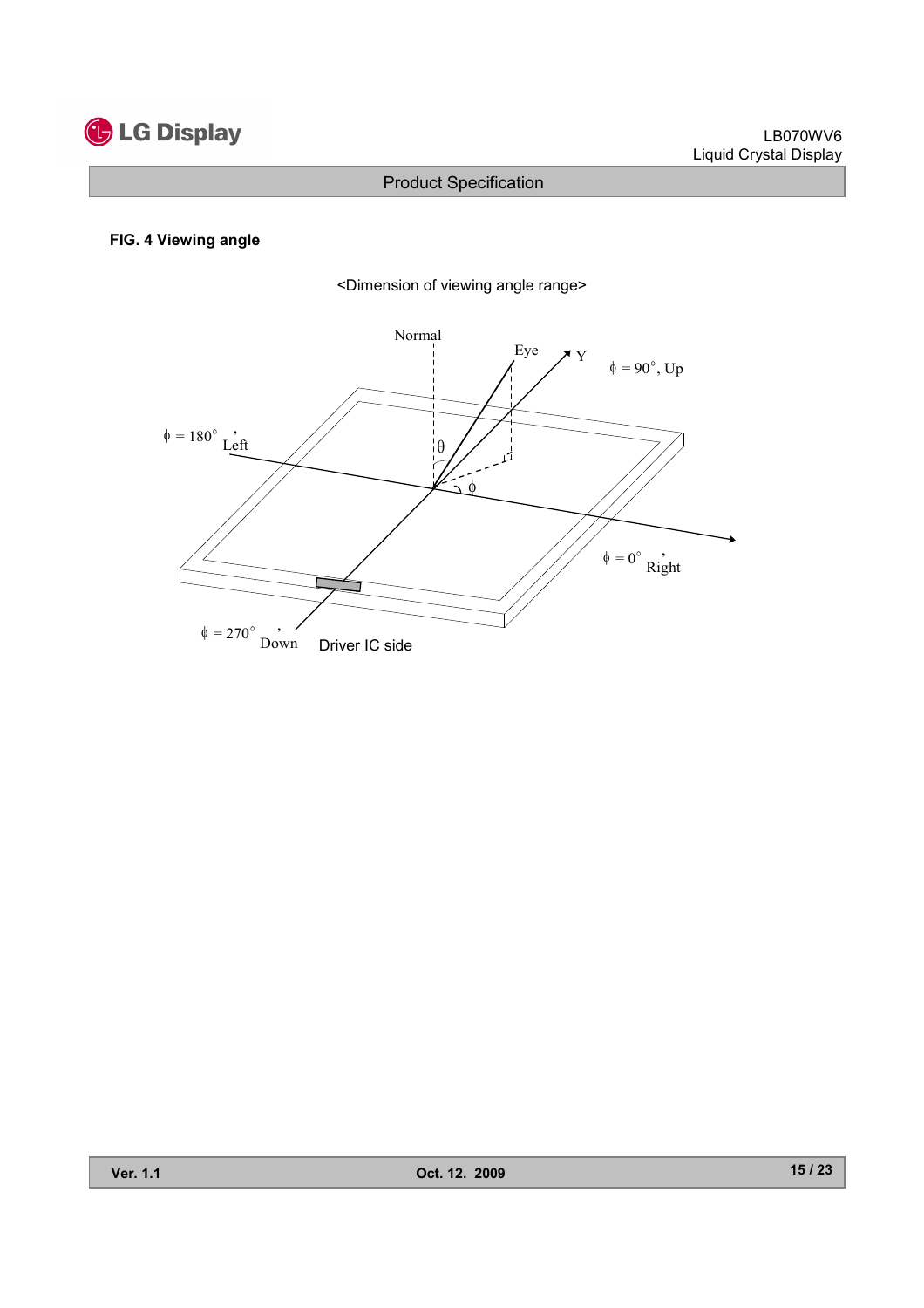

## 5. Mechanical Characteristics

The contents provide general mechanical characteristics for the model LB070WV6. In addition the figures in the next page are detailed mechanical drawing of the LCD.

|                     | Horizontal                                  | 165 mm $(Typ)$    |  |  |  |  |
|---------------------|---------------------------------------------|-------------------|--|--|--|--|
| Outline Dimension   | Vertical                                    | 104.6 mm(Typ)     |  |  |  |  |
|                     | Depth                                       | $3.3$ mm $(Typ.)$ |  |  |  |  |
| Bezel Area          | Horizontal                                  | 158.44 mm (Typ.)  |  |  |  |  |
|                     | Vertical                                    | 93.526 mm (Typ.)  |  |  |  |  |
|                     | Horizontal                                  | 151.44 mm (Typ.)  |  |  |  |  |
| Active Display Area | Vertical                                    | 90.576 mm (Typ.)  |  |  |  |  |
| Weight              | 107g(Typ), 112g(Max.)                       |                   |  |  |  |  |
| Surface Treatment   | Anti-glare treatment of the front polarizer |                   |  |  |  |  |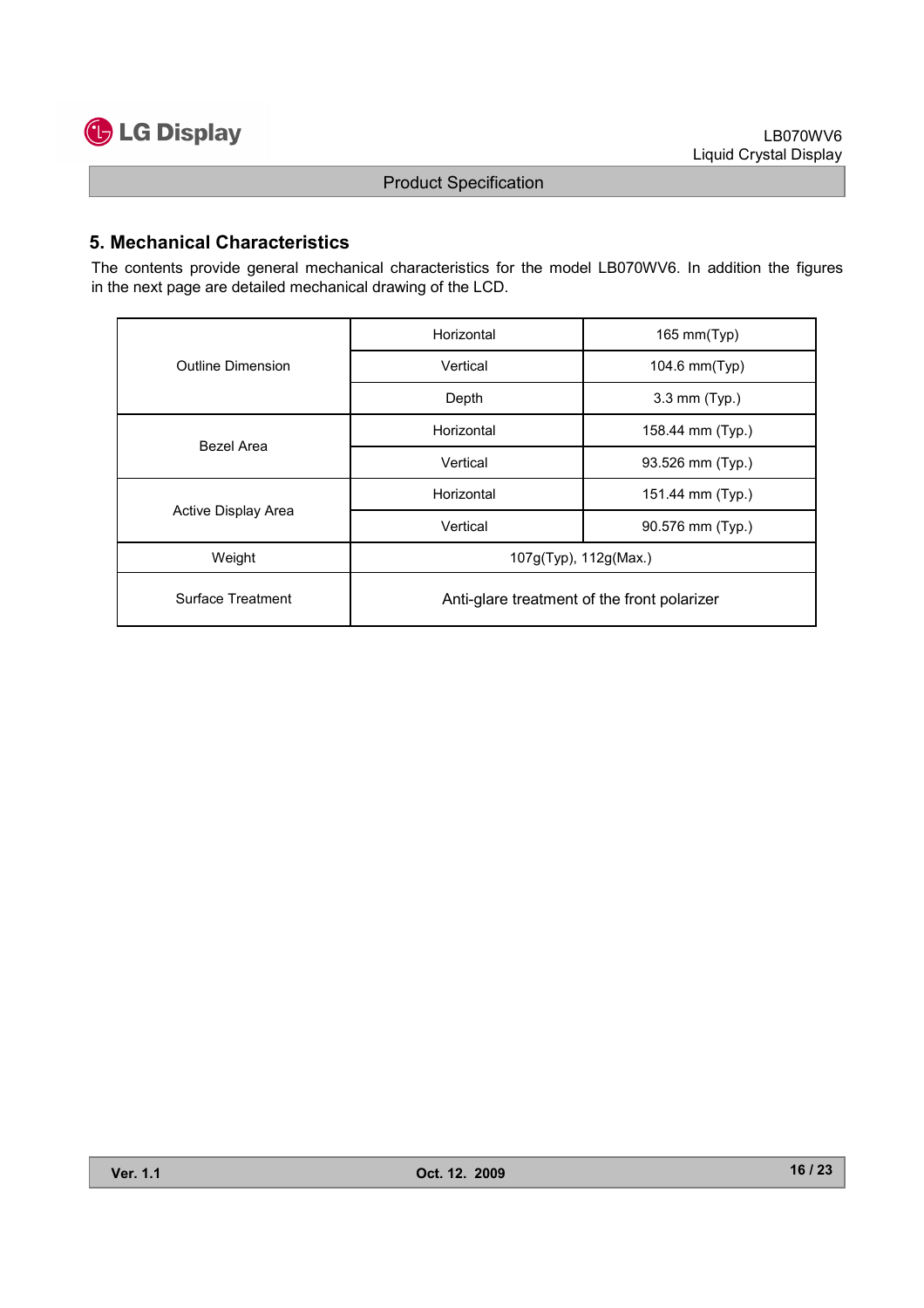## **G** LG Display

Product Specification

## <FRONT VIEW><br>Note) Unit:[mm], General tolerance: ± 0.3mm

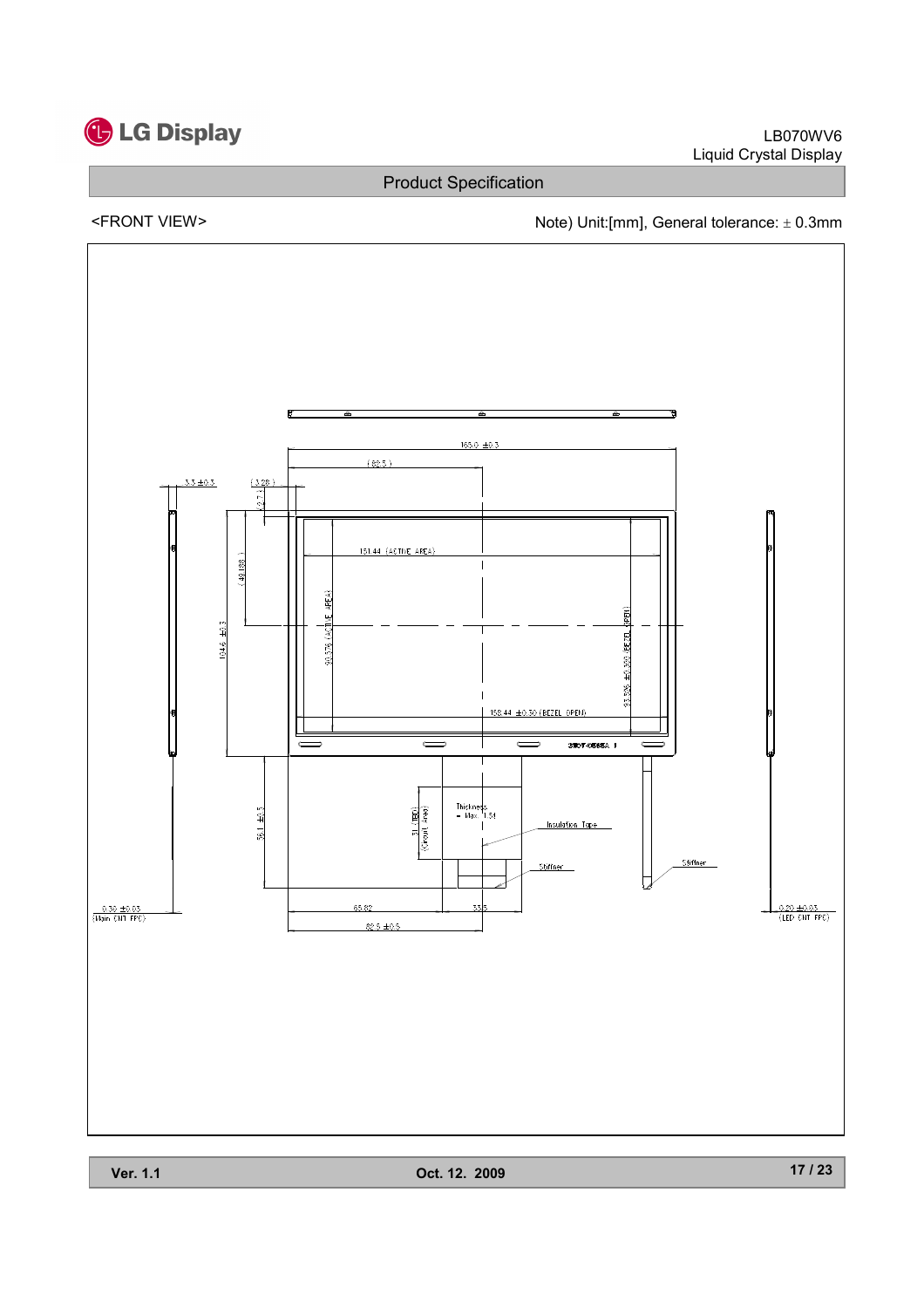

#### LB070WV6 Liquid Crystal Display

## Product Specification

<REAR VIEW> Note) Unit:[mm], General tolerance: ± 0.3mm



Ver. 1.1 Oct. 12. 2009

18 / 23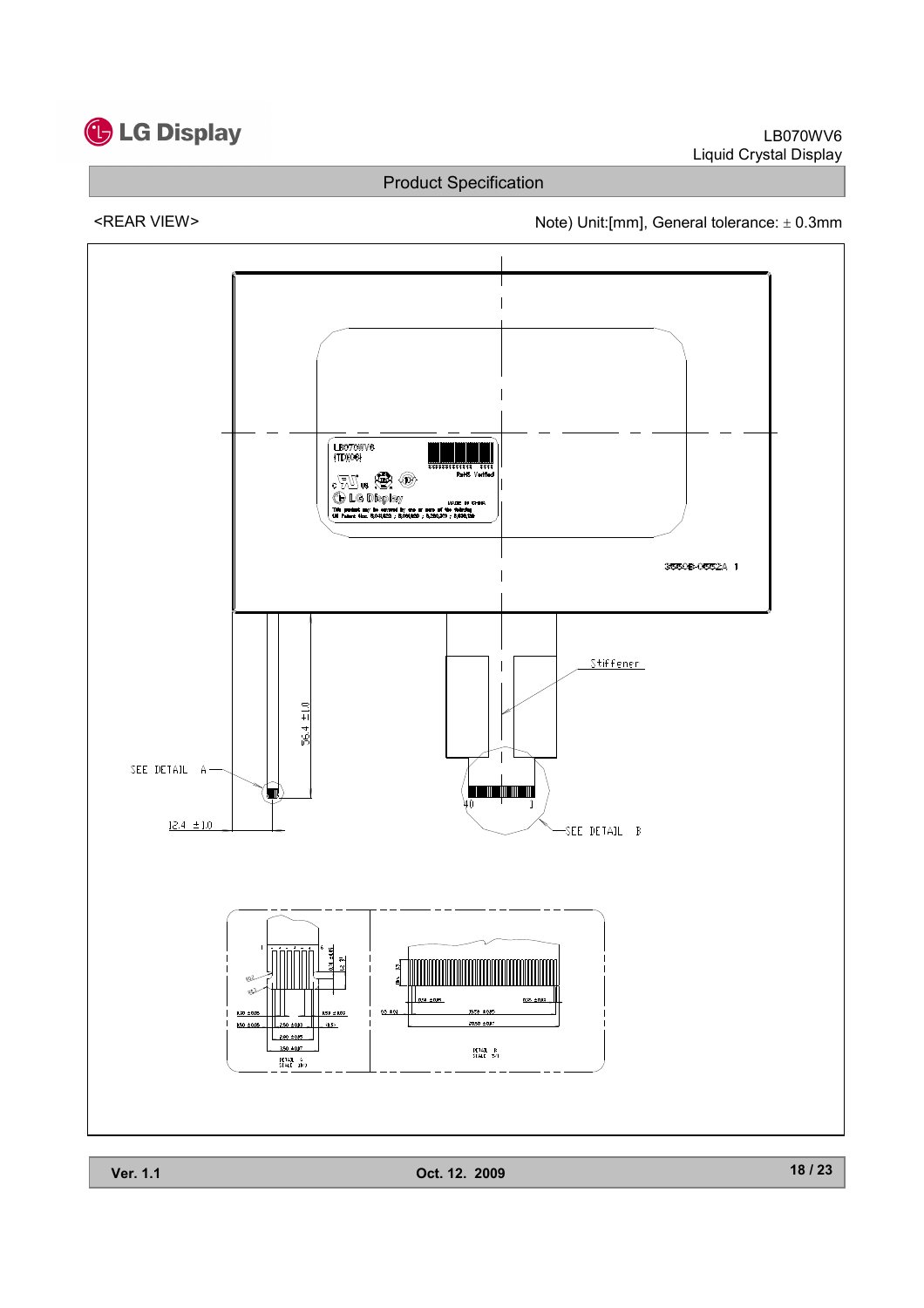# **C** LG Display

## 6. Reliability

Environment test condition

| No. | <b>Test Item</b>                                            | <b>Conditions</b>                                                                          | <b>Note</b>   |
|-----|-------------------------------------------------------------|--------------------------------------------------------------------------------------------|---------------|
|     | High Temperature Storage Test                               | Ta=+80℃ 240h                                                                               | $6 - 1, 2, 3$ |
| 2   | Low Temperature Storage Test                                | Ta=-30℃ 240h                                                                               | $6 - 1, 2, 3$ |
| 3   | <b>High Temperature Operation Test</b>                      | Tp=+70℃ 240h                                                                               | $6 - 1, 2, 3$ |
| 4   | Low Temperature Operation Test                              | Ta=-20℃ 240h                                                                               | $6 - 1, 2, 3$ |
| 5   | High Temperature and High Humidity<br><b>Operation Test</b> | Ta=60℃ 90%RH 240h                                                                          | $6 - 1, 2, 3$ |
| 6   | Vibration test (non-operating)                              | Sine wave, $10 \sim 500 \sim 10$ Hz,<br>1.5G, 0.37 oct/min<br>3 axis, 1 hour/axis          |               |
| 7   | Shock test (non-operating)                                  | Half sine wave, 180G, 2ms,<br>1 times shock of each six faces<br>$(\pm X / \pm Y / \pm Z)$ |               |
| 8   | Thermal Shock Test (non-operating)                          | $-30^{\circ}$ C(0.5h) ~ 80 $\circ$ C(0.5h) / 100 cycles                                    |               |

Note)

[Note  $6-1$ ] Ta = Ambient Temperature, Tp= Panel Temperature

[Note 6-2] In the Reliability Test, Confirm performance after leaving in room temp.

[Note 6-3] In the standard condition, there shall be no practical problems that may affect the display function 24 hours later after reliability test.

{ Result Evaluation Criteria }

There should be no change which might affect the practical display function when the display quality test is conducted under normal operating condition.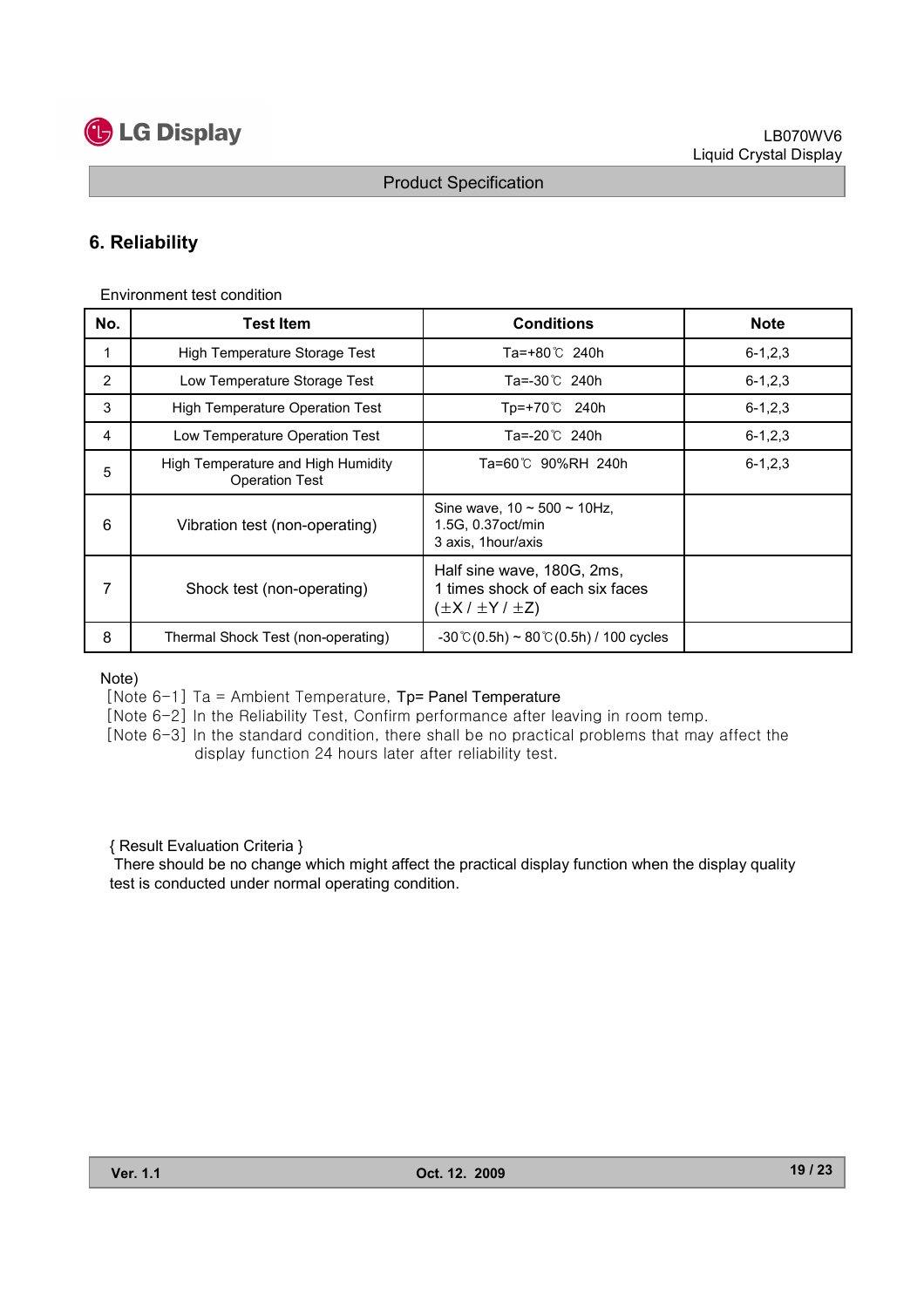

#### 7. International Standards

#### 7-1. Safety

- a) UL 60950-1, Second Edition, Underwriters Laboratories Inc. Information Technology Equipment - Safety - Part 1 : General Requirements.
- b) CAN/CSA C22.2 No.60950-1-07, Second Edition, Canadian Standards Association. Information Technology Equipment - Safety - Part 1 : General Requirements.
- c) EN 60950-1:2006 + A11:2009, European Committee for Electrotechnical Standardization(CENELEC). Information Technology Equipment - Safety - Part 1 : General Requirements.

### 7-2. EMC

- a) ANSI C63.4 2003 "American National Standard for Methods of Measurement of Radio-Noise Emissions from Low-Voltage Electrical and Electronic Equipment in the Range of 9 kHz to 40 GHz." American National Standards Institute (ANSI), 2003.
- b) C.I.S.P.R. Pub. 22. Limits and methods of measurement of radio interference characteristics of information technology equipment." International Special Committee on Radio Interference (C.I.S.P.R.), 2005.
- c) EN 55022 "Limits and methods of measurement of radio interference characteristics of information technology equipment." European Committee for Electrotechnical Standardization (CENELEC), 2006.

#### 7-3. Environment

a) RoHS, Directive 2002/95/EC of the European Parliament and of the council of 27 January 2003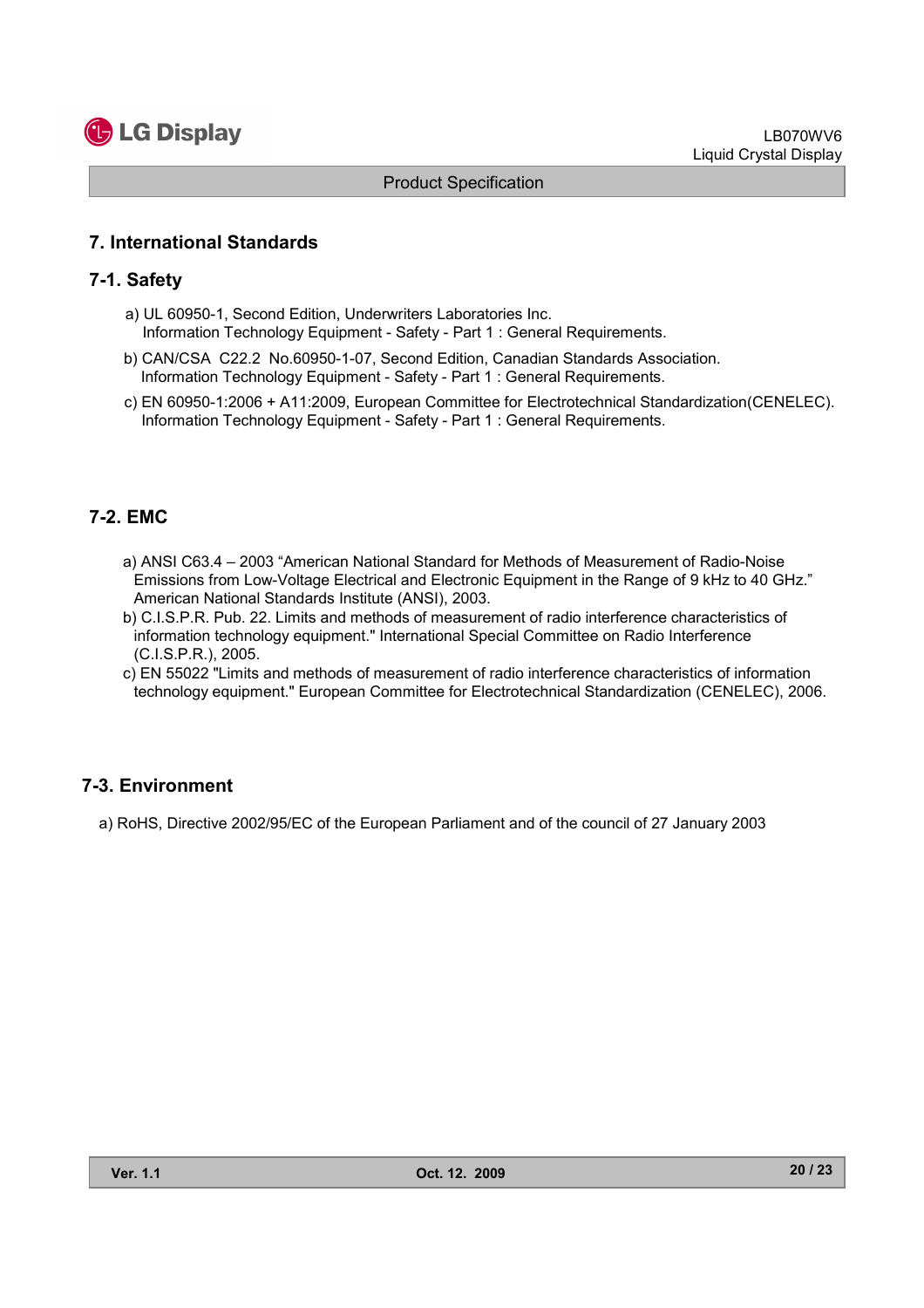## **C** LG Display

Product Specification

## 8. Packing

## 8-1. Designation of Lot Mark

a) Lot Mark



| A,B,C: SIZE(INCH) |
|-------------------|
| <b>F</b> MONTH    |

D : YEAR  $F \sim M$  : SERIAL NO.

**Note** 

1. YEAR

| Year | 2001 | 2002 | 2003 | 2004 | 2005   | 2006 | 2007 | 2008 | 2009 | 2010 |
|------|------|------|------|------|--------|------|------|------|------|------|
|      | 2011 | 2012 | 2013 | 2014 | 2015   | 2016 | 2017 | 2018 | 2019 | 2011 |
| Mark |      |      |      |      | ∽<br>J |      |      |      |      |      |

2. MONTH

| Month | Jan | Feb | Mar | Apr | Mav | Jun | Jul | Aug<br>u | Sep | Oct | <b>Nov</b> | Dec |
|-------|-----|-----|-----|-----|-----|-----|-----|----------|-----|-----|------------|-----|
| Mark  |     | -   |     |     |     |     |     |          |     |     | −          |     |

b) Location of Lot Mark

Serial No. is printed on the label. The label is attached to the backside of the LCD module. This is subject to change without prior notice.

## 8-2. Packing Form

- a) Package quantity in one box : 40 pcs
- b) Box Size: 475 mm  $\times$  348 mm  $\times$  182 mm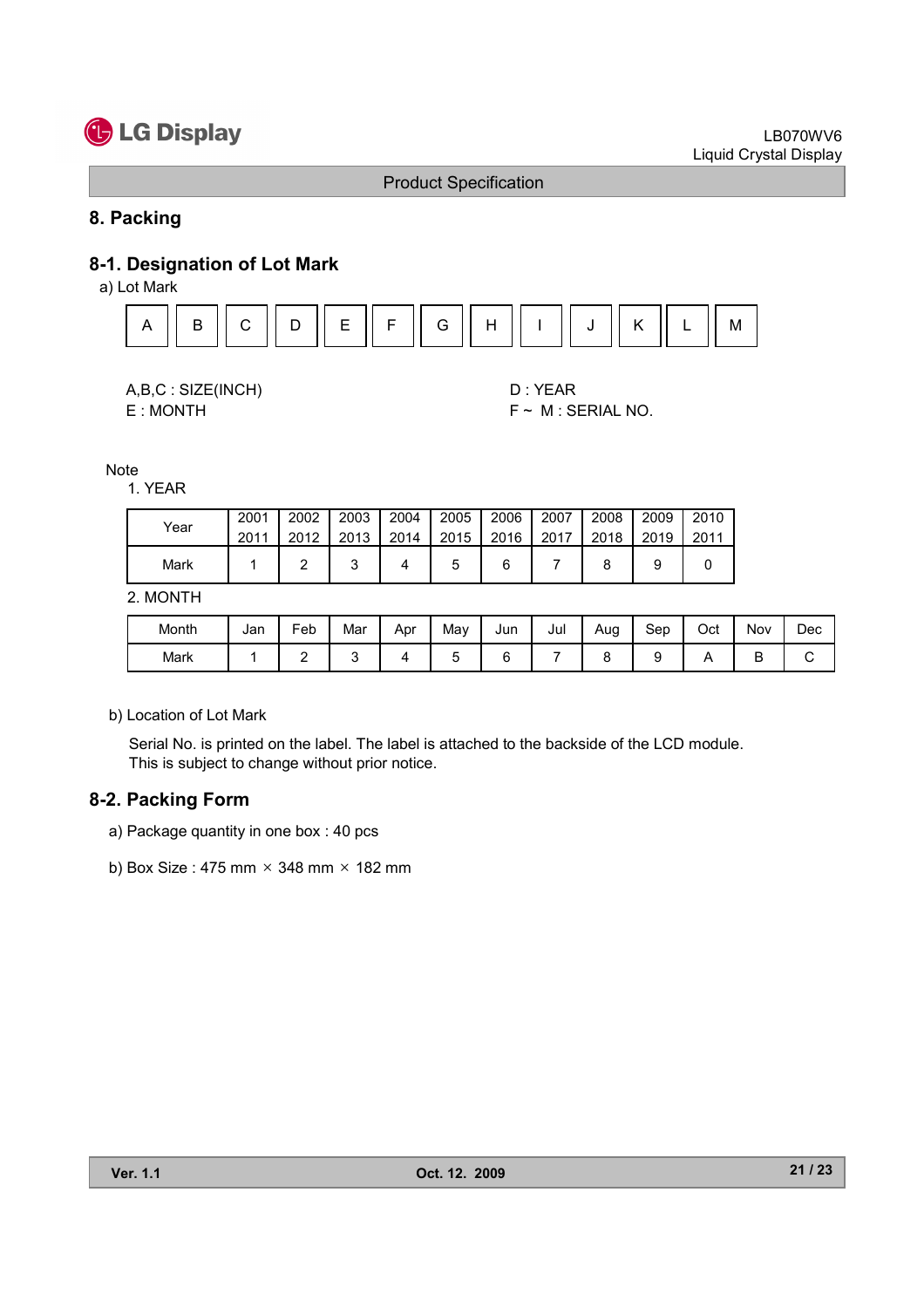

## 9. PRECAUTIONS

Please pay attention to the followings when you use this TFT LCD module.

## 9-1. MOUNTING PRECAUTIONS

- (1) You must mount a module using holes arranged in four corners.
- (2) If there are not mounting holes in four corners, module can be mounted directly by using four sides.
- (3) You should consider the mounting structure so that uneven force (ex. Twisted stress) is not applied to the module. And the case on which a module is mounted should have sufficient strength so that external force is not transmitted directly to the module.
- (4) Please attach the surface transparent protective plate to the surface in order to protect the polarizer. Transparent protective plate should have sufficient strength in order to the resist external force.
- (5) You should adopt radiation structure to satisfy the temperature specification.
- (6) Acetic acid type and chlorine type materials for the cover case are not desirable because the former generates corrosive gas of attacking the polarizer at high temperature and the latter causes circuit break by electro-chemical reaction.
- (7) Do not touch, push or rub the exposed polarizers with glass, tweezers or anything harder than HB pencil lead. And please do not rub with dust clothes with chemical treatment. Do not touch the surface of polarizer for bare hand or greasy cloth.(Some cosmetics are detrimental to the polarizer.)
- (8) When the surface becomes dusty, please wipe gently with absorbent cotton or other soft materials like chamois soaks with petroleum benzene. Normal-hexane is recommended for cleaning the adhesives used to attach front / rear polarizers. Do not use acetone, toluene and alcohol because they cause chemical damage to the polarizer.
- (9) Wipe off saliva or water drops as soon as possible. Their long time contact with polarizer causes deformations and color fading.
- (10) Do not open the case because inside circuits do not have sufficient strength.

## 9-2. OPERATING PRECAUTIONS

- (1) The spike noise causes the mis-operation of circuits. It should be lower than following voltage :  $V=\pm 200$ mV(Over and under shoot voltage)
- (2) Response time depends on the temperature.(In lower temperature, it becomes longer.)
- (3) Brightness depends on the temperature. (In lower temperature, it becomes lower.) And in lower temperature, response time(required time that brightness is stable after turned on) becomes longer.
- (4) Be careful for condensation at sudden temperature change. Condensation makes damage to polarizer or electrical contacted parts. And after fading condensation, smear or spot will occur.
- (5) When fixed patterns are displayed for a long time, remnant image is likely to occur.
- (6) Module has high frequency circuits. Sufficient suppression to the electromagnetic interference shall be done by system manufacturers. Grounding and shielding methods may be important to minimized the interference.